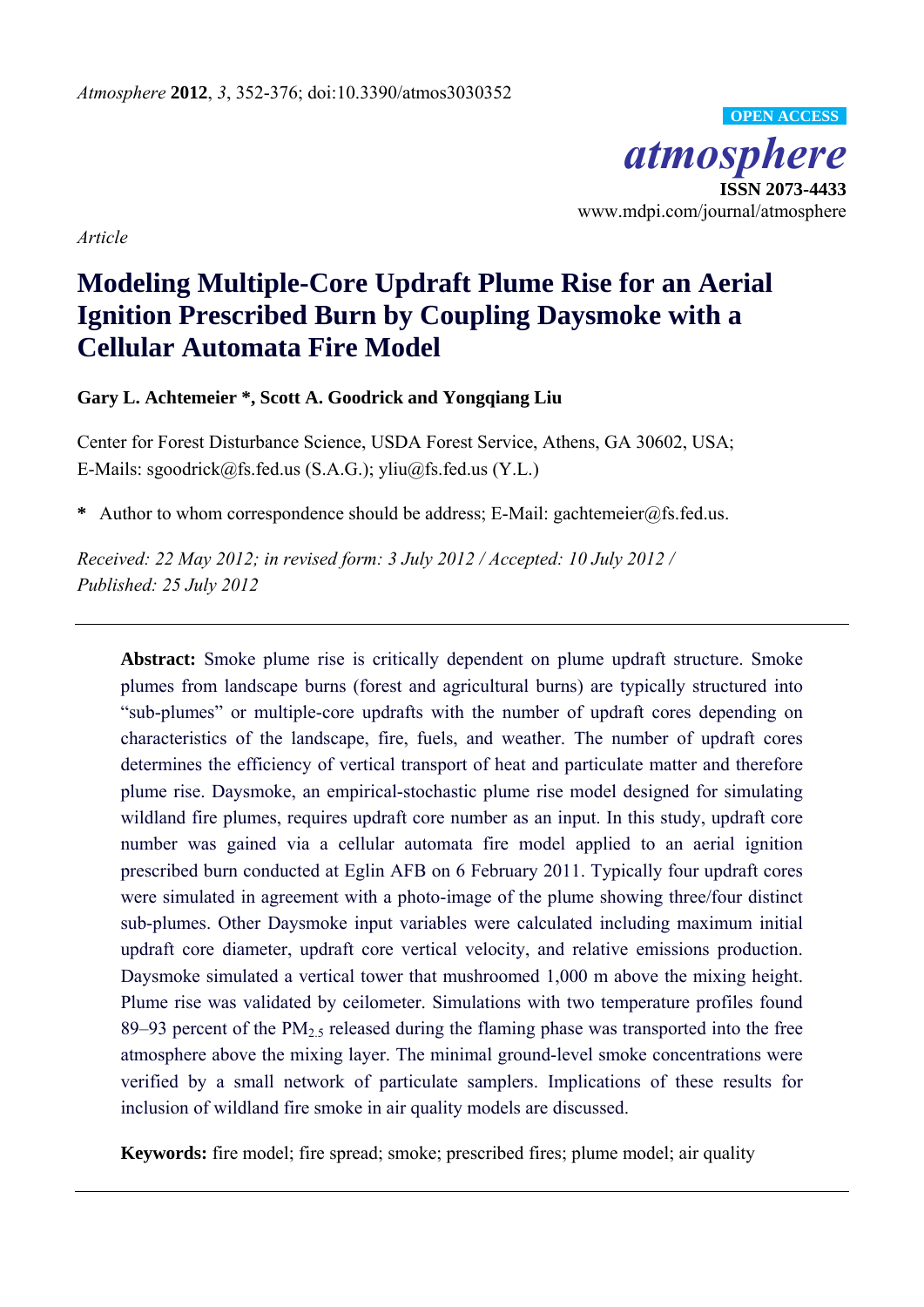## **1. Introduction**

Approximately six million acres (2.4 million ha) of forest and agricultural land are burned each year in the southern United States to accomplish a number of land management objectives [1]. Most of this burning is accomplished during winter and early spring during days considered favorable for burning. Forestry smoke contributes significantly to the budget of particulate matter in the atmosphere and poses a threat—either as a nuisance, visibility, or transportation hazard [2,3], and/or as a health hazard [4]. The hazard can be local and/or regional depending on the area of the region subjected to burning, the amount of fuel burned, and the number of prescribed burns being conducted on a given day.

Biomass burning is the dominant source of ambient  $PM<sub>2.5</sub>$  (particulate matter with effective diameter not greater than 2.5 micrometers) in less populated areas of the southern United States [5]. However, [6] demonstrated the significant role prescribed fires can play in high  $PM<sub>2.5</sub>$  episodes in urban areas through an air quality study using the Community Multiscale Air Quality model (CMAQ) [7,8].

Smoke from wildland fires (wildfires and prescribed fires) is particularly difficult to model because the fires are of short duration (hours to days) and heat released during combustion can loft smoke through deep levels of the atmosphere. Therefore smoke from wildland fires cannot be modeled as ground sources. Furthermore, [9] showed that smoke plumes from forestry burning can be complex in structure and dynamics with smoke lofted within numerous "sub-plumes" or updraft cores that define the plume. In comparison with a large single updraft, smoke mass flux through multiple-core updraft plumes can be conserved if the number of smaller updraft cores is sufficiently large. However, growth of these smaller updraft cores, having greater surface area to volume ratios, would be constrained by entrainment to lower altitudes.

Full-physics smoke plume models [10–13] may model the complexity of wildland fire plume structures. However, if operational application of a smoke model for a large number of prescribed burns is the objective of smoke management, a simpler empirical-stochastic plume model such as Daysmoke [9] may be of sufficient accuracy if the variables required to run the model are available. Reference [14] showed, via a Fourier Amplitude Sensitivity Test (FAST) analysis, that updraft core number is critical for determining the efficiency of vertical smoke transport and therefore plume rise. Daysmoke provides no mechanism for its calculation.

This article describes a methodology for modeling fire to gain information on incipient plume structure and dynamics through cellular automata (CA) modeling. CA models of fire spread by thermal heat transfer to adjacent cells [15–23] have achieved success modeling fire spread as a function of fuels, terrain and weather.

A simple (CA) fire model (Rabbit Rules) [24] is equipped with rules for coupled fire-atmosphere circulations. The model advances the methodology for calculating winds put forth by [20] so that coupled fire-atmosphere winds approach the complexity of 2-m winds found in full physics models [25,26] and therefore increase confidence that modeled surface-layer wind fields approximate circulations associated with real burns. Rabbit Rules is intended to provide the following inputs for Daysmoke: 2-m winds for calculating indraft velocities and estimates for calculating initial plume updraft velocities, location and number of updraft cores, approximate initial plume diameter, and relative emissions production.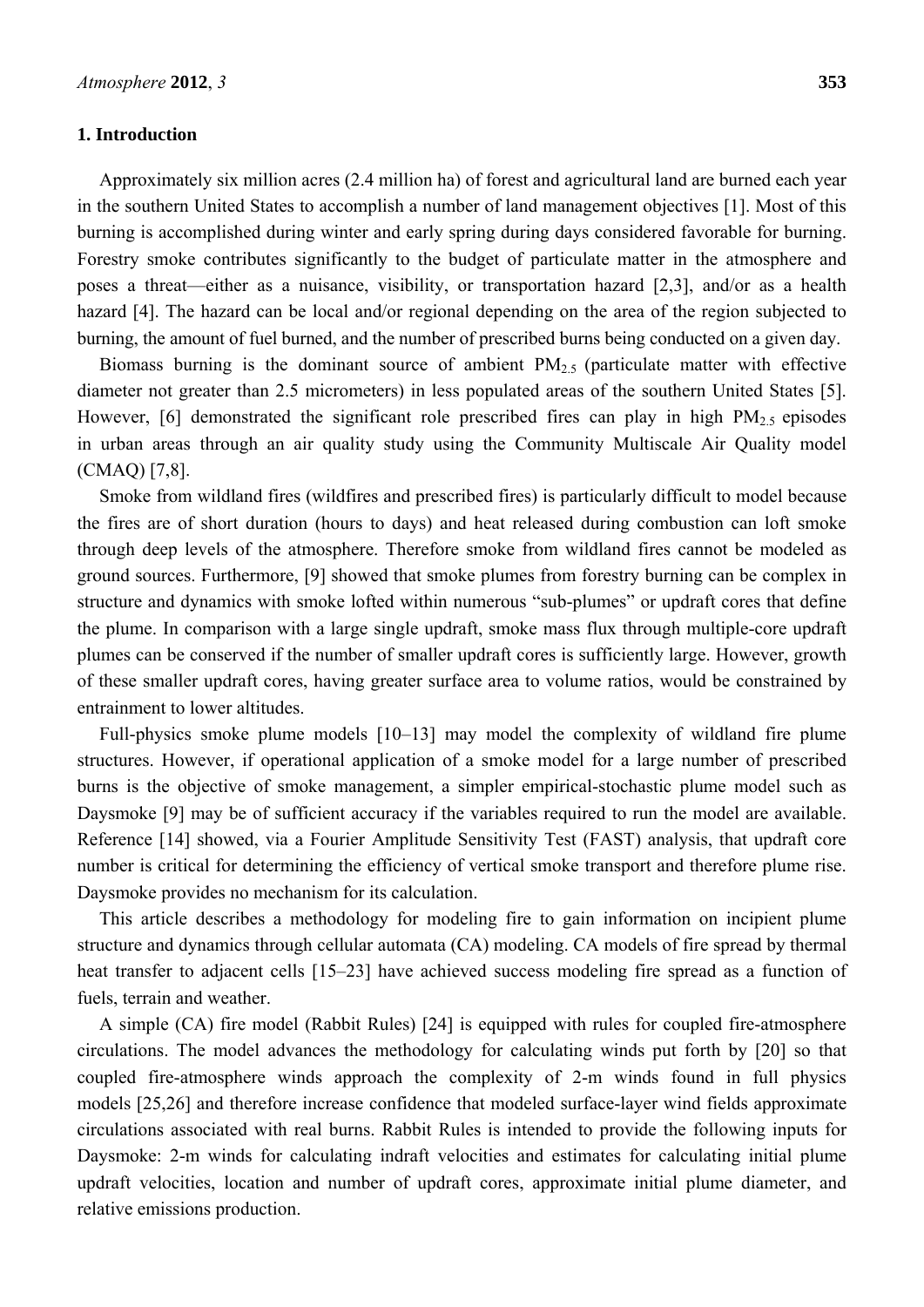An example of coupling Rabbit Rules with Daysmoke is given for an aerial ignition prescribed burn conducted at Eglin Air Force Base, Florida, USA, on 6 February 2011. The case was chosen in part because numerous ignitions can organize the plume into multiple-core updrafts.

The fire model and observed data pertinent to this study are described in the next section. Graphical results from the fire model relevant to initializing Daysmoke follow. Then results from Daysmoke simulations of the plume associated with the burn are presented along with validation data.

# **2. Materials and Methods**

## *2.1. Fire Spread Model*

Rabbit Rules represents "elements" of fire by autonomous agents [27]. The purpose of the autonomous agent is to reduce the complexity of modeling fire while minimizing commensurate loss of explanatory power. Therefore, the agent should not be too much like fire or else modeling complexity will not be reduced nor should the agent be too little like fire or else the result will be too little explanatory power. Furthermore, it is assumed that the primary mechanism for fire spread is spotting. Local spotting advances a fire line as burning fuels (embers) within a bed of finite depth collapse forward to ignite adjacent unburned fuels. Distant spotting establishes patches of independent fire. Therefore, the rabbit (the animal) is a suitable proxy for fire spread by spotting because of a fundamental similarity in behavior. For example, fire consumes fuel; fire "leaps" from fuel element to fuel element; and fire spreads. By comparison, rabbits eat, rabbits jump, and rabbits reproduce.

**Figure 1.** Hopping paths of four rabbits birthed at the lower extension (orange) of the cellular grid. Yellow cells are occupied by baby rabbits, orange cells are occupied by reproductive rabbits, and red cells are occupied by old/declining rabbits. Green cells represent uneaten food and black cells represent eaten food.



The fire spread problem is reduced to finding (a) when a rabbit will jump, (b) how far the rabbit will jump and (c) how long a rabbit will live. The physical domain is converted into a fine mesh regular grid with each grid cell given a fuel type number linked to an array of fuel designations. Regarding (a), the rabbit jumps only once at birth. If it lands on an unoccupied food square (green cell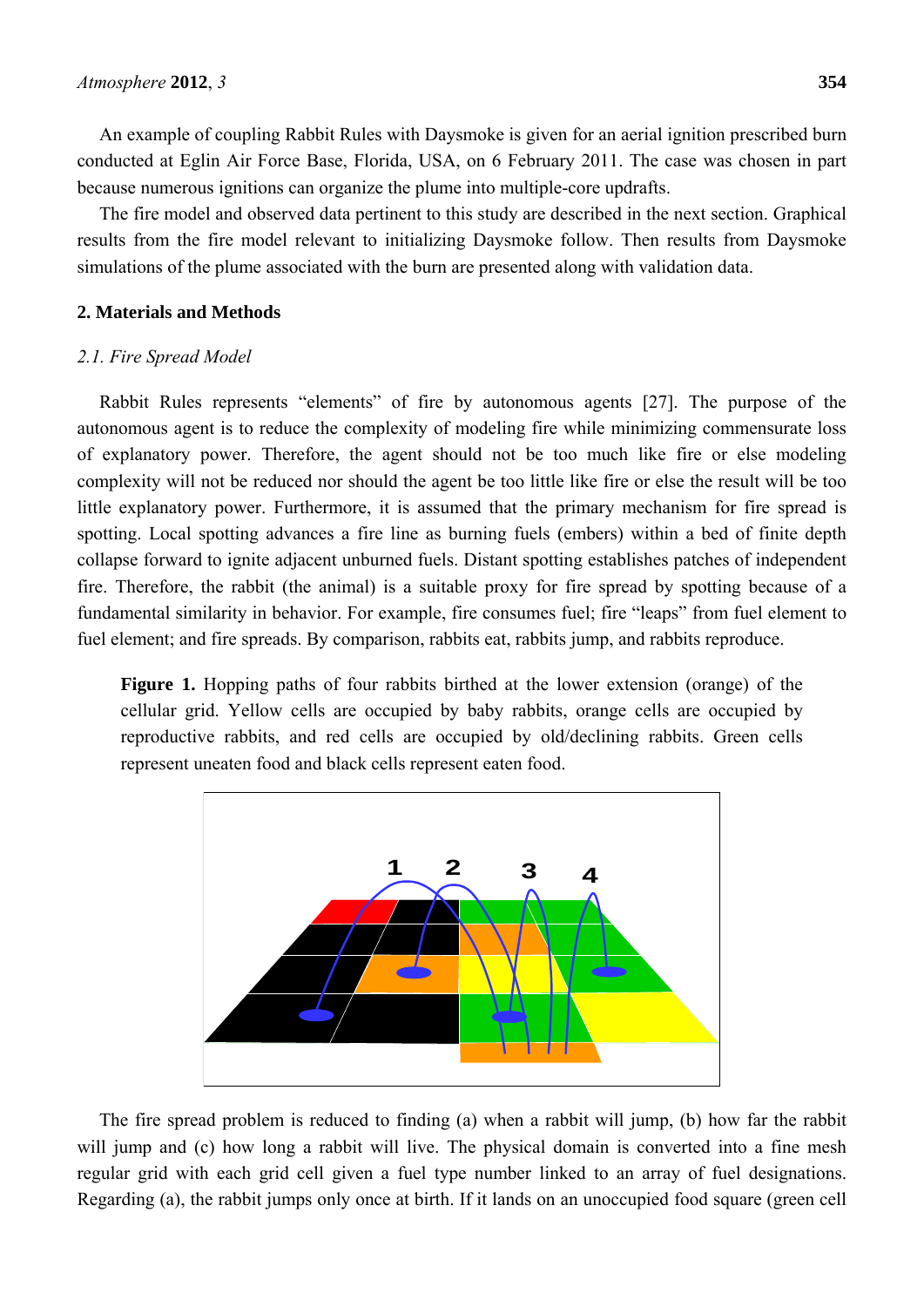in Figure 1), it survives and passes through the remaining life cycle—adolescent/reproductive (shown by the orange squares) and old/dying (red squares). The reproductive period is the time elapsed after initial landing until new rabbits are launched toward nearby food cells. This period is a function of the size of the food square (defined internally in the model) and the fuel designations and must be linked with empirical data on fire spread [28].

Regarding (b), the hopping distance is given by either,

$$
x = (C_w u|u| + 10C_f s_x |s_x|)t + C_h z_r (0.5 - ran)
$$
  
\n
$$
y = (C_w v|v| + 10C_f s_y |s_y|)t + C_h z_r (0.5 - ran)
$$
  
\nor  
\n
$$
x = \delta_B C_h z_r (0.5 + ran)
$$
  
\n
$$
y = \delta_B C_h z_r (0.5 * ran)
$$
 (1)

The first and second terms in parenthesis of the first equation set represent the local spread of burning fuel elements by the east-west  $(x)$  and north-south  $(v)$  components of the wind  $(u, v)$  with a correction factor for slope (*sx, sy*). The third term gives background spread in the absence of wind and slope. A random number  $(0 \leq ran \leq 1)$  adds stochasticity to the hopping distance. If it is determined that the fuel bed is structured so that fire will backspread regardless of wind speed, then  $\delta_B$ = 1. The total number of rabbits for that fuel type is doubled with the hopping distance for the new rabbits calculated via the second equation set. Each term enters its equation via its respective weight  $(C_w [m^{-1}s], C_p)$ *[m<sup>−</sup><sup>1</sup> s −1 ]*, *Ch [non-dimensional]*). Thus, in the absence of slope (as in this study), the hopping distance is proportional to the product of the wind speed with the time the rabbit is airborne. The airborne time *t* (not the same as the reproductive period) is the time elapsed for the rabbit to complete a hop,

$$
t = 2\sqrt{\frac{2 \cdot z_r}{g}}
$$
 (2)

where the acceleration of gravity  $g = 9.81 \text{ m} \cdot \text{s}^{-2}$  and  $z_r$  is the rabbit hopping height. The hopping height, analogous to ember (or firebrand) discharge height, is a simple function of a characteristic fuel height *fh* that carries information regarding actual fuel height and fuel moisture,

$$
z_r = 2(0.1 + ran)f_h \tag{3}
$$

where *ran* is a random number between zero and one that gives a stochastic component to the hopping height. Should fuel moisture increase, *fh* is decreased, hopping height is less, and fire spread rate is reduced.

Regarding (c), the rabbit survives only if it lands on an empty uneaten food cell (Figure 1). Landing on all other cells—cells eaten by other rabbits (black), occupied by other rabbits (orange or red), or non-food cells (other non-green colors)—is fatal. Then its longevity, a function of fuel characteristics which include mass and heterogeneity, is assigned through five time coefficients shown as  $m_1-m_5$  in Table 1. Specified in units of minutes, for rabbits of a particular fuel type,  $100\%$  live through  $m_1$ ,  $50\%$ live through *m2*, 20% live through *m3*, 5% live through *m4*, and 1% live through *m5*. The first cutoff defines the residence time of the fire front as it passes through fuel beds. The remaining cutoffs define the number of old/dying rabbits that represent residual burning. The role of rabbit longevity is described in reference to Rule FA1 below.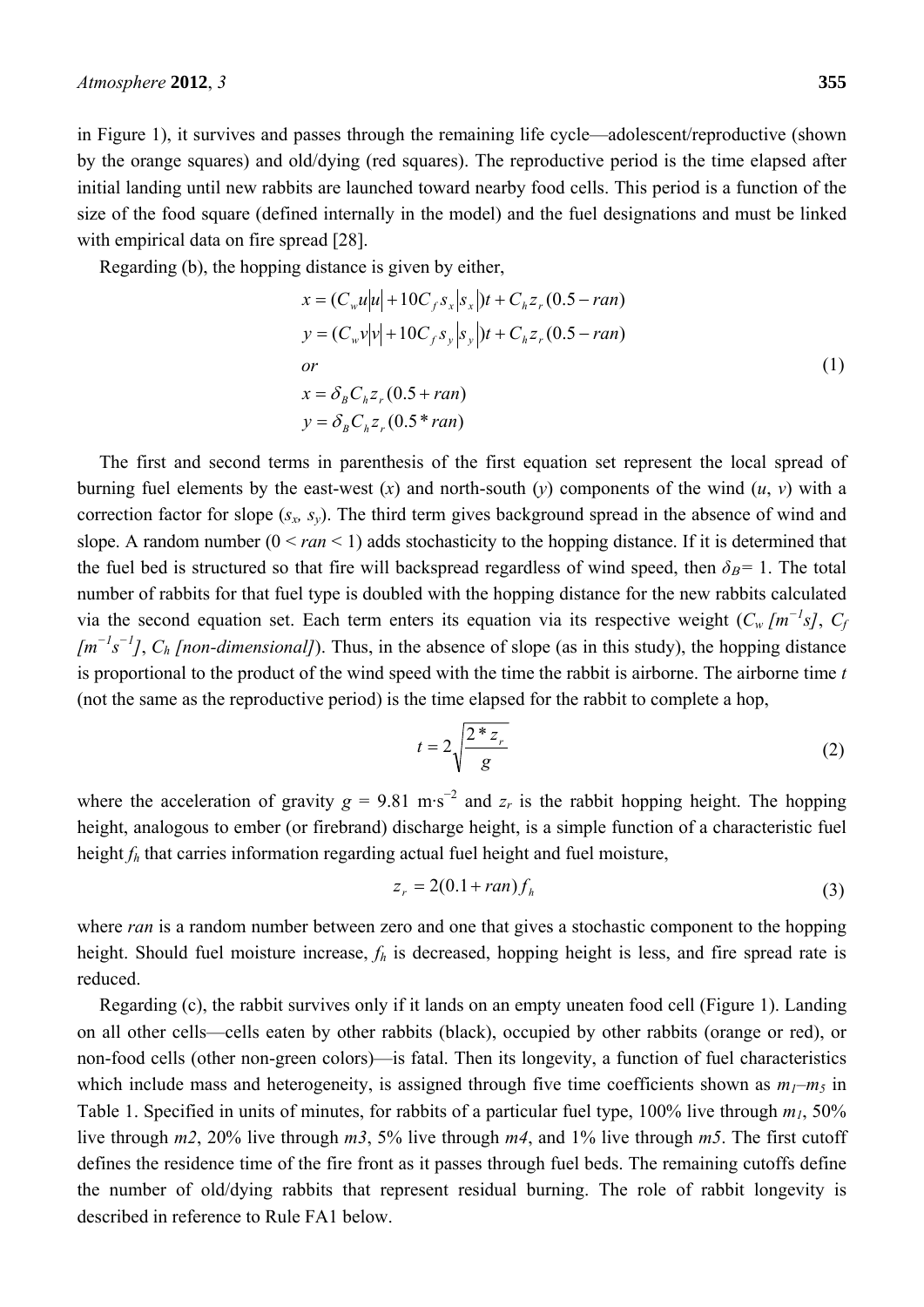|  |  |  | fn $m_1$ $m_2$ $m_3$ $m_4$ $m_5$ $f_h$ $v_g$ $C_h$ $C_w$ $C_f$ $\delta_B$ |  |  |  |
|--|--|--|---------------------------------------------------------------------------|--|--|--|
|  |  |  | 01 0.5 0.0 0.0 0.0 0.0 0.65 2.00 1.00 0.25 ---- 1                         |  |  |  |
|  |  |  | 02  0.1  0.0  0.0  0.0  1.00  1.00  1.00  0.25  ----  1                   |  |  |  |

**Table 1.** Fuels data for Rabbit Rules: fn01—grass/pine needle mixture, fn02—grass only.

Equations (1), (2), and (3) describe a simple CA model for "rabbits" hopping over a landscape. The relationship to fire spread rate (ROS) is analogous: fire spreads faster in stronger winds—rabbits hop farther in stronger winds; fire spreads faster uphill than downhill—rabbits prefer to hop uphill rather than downhill; fire spreads faster when embers fall farther from the fire line—rabbits jump higher, hence get carried farther by the wind, subject to food (fuel) characteristics.

The three rules are linked by weights yet to be determined. Once the characteristic fuel height is set, the relationship between fire spread rate, wind and slope is linear. Therefore, Equation (1) cannot represent non-linear dependencies present in a general wildland fire and is thus a departure from simulations based on physics-based models. Nonlinear fire-atmosphere coupling is done through secondary rules, FA1 and FA2.

Rule FA1 posits that each rabbit throughout its lifetime discharges a plume of heated air that drifts downwind from the rabbit location. This plume of warm air creates a hydrostatically-induced low pressure area at the ground which is too weak to influence the local winds. However, when summed over a large number of rabbits, the low pressure area can be sufficient to impact the local wind field. Thus Rule FA1 defines how temperature anomalies within the plume of ascending hot gases modify surface air pressure to draw the wind field around and through the fire. Each rabbit is assigned a number,  $n_p$ , of pressure anomaly "points" which define a plume downwind from the rabbit. The location of the  $n<sup>th</sup>$  point relative to the rabbit is

$$
d_n = c_{pn} U (ran)^2 \tag{4}
$$

where *U* is the vector mean wind for the layer containing the heat plume and  $c_{pn}$  ( $c_{pn}$  = 0.2, 0.5, 1.0;  $n_p$  = 3) are distance weights normalized to the grid. Use of the square of the random number forces  $d_n$ to concentrate closer to the fire thus making Equation (4) a proxy for heated air within the plume with the hottest air being located just downwind from the fire. The total pressure anomaly at each point of an overlying meteorological grid is the sum of all of the pressure anomalies over all rabbits *nrab* within a specified distance of that grid point,

$$
P_{i,j} = P_{0i,j} + 10^{-4} \sum_{k=1}^{nrab} \sum_{n=1}^{np} \delta_{A1} v_{gk}
$$
 (5)

where  $\delta_{AI} = 1$  if  $d_n$  is located within half a grid space of  $P_{i,j}$  else  $\delta_{AI} = 0$ .  $P_{0i,j}$  is a reference pressure here set to 1,000 mb. The parameter  $v_g$  weights the rabbit "vigor" according to the fuel type consumed. Thus certain cells may hold fuel types and characteristics that produce more/less heat than at other cells. The summation is multiplied by  $10^{-4}$  to render  $v_g$  to the order of one.

Rule FA1 defines how temperature-induced pressure anomalies modify surface air pressure to draw the wind field around and through the fire. Air accelerated through the fire line must be replaced by "draw-in"—air drawn in from behind the combustion zone. Rule FA2 posits that a fraction of the air drawn in comes from aloft. The depth of the layer through which a fire draws, and the intensity of the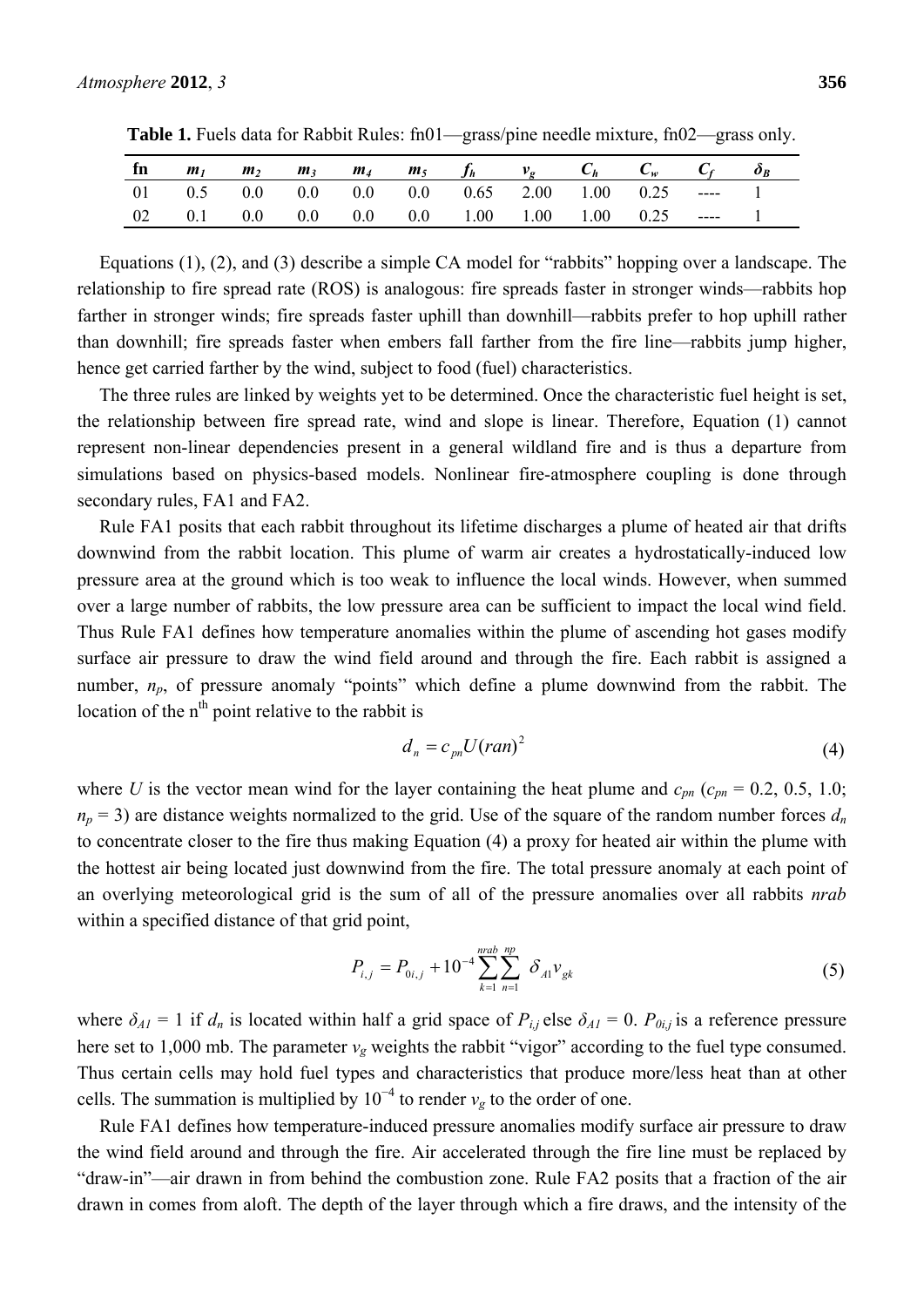draw-down, is directly proportional to the strength of the fire. Rule FA2 is the mechanism for downward momentum transport in Rabbit Rules. Typically, draw-down would be calculated from the divergence of the winds behind the fire. However, the fire model is to be attached to a simple vertically integrated two-dimensional wind model. Therefore, to avoid vertical momentum transport in divergence not associated with the fire, the draw-down is made a function of the fire-induced pressure anomalies. The quantitative measure for the strength of the draw-down, *I*, is the Laplacian of the pressure anomaly produced by Rule FA1,

$$
I = -\delta_{A2} C_{A2} \nabla^2 P \tag{6}
$$

where  $\delta_{A2} = 1$  if the Laplacian of pressure is negative else  $\delta_{A2} = 0$ .  $C_{A2}$  scales the draw-down to the order of other rules. Equation (6) is placed in the meteorological model as a forcing term proportional to the vertical wind shear within the surface layer. For this study, the vertical shear is the difference between the vector winds at 100 m and 2 m.

Birth time and number of rabbits birthed are the key links to fire spread rate. Fire spread through a cellular grid must be normalized to the physical size of the cell occupied by the rabbit. In Rabbit Rules the grid cell is represented by a pixel on the computer monitor screen. The physical area of a pixel is the area of the physical domain imaged on the computer screen divided by the number of pixels contained within that image. The birth time is a constant calculated internally in the model, is proportional only to the physical width of the pixel and therefore can range from seconds to minutes. To the birth time is added a small stochastic component to increase time-variability in hopping.

Using four as the number of rabbits birthed keeps the solution from fragmenting [29] while controlling computational overload. When backspread is turned on, the number of rabbits birthed is eight for reasons defined by the discussion leading to Equation (1). However, there exist a finite number of fuel cells to which a rabbit can jump. Birthing many rabbits increases computational load without improving model accuracy because most will perish for lack of empty uneaten fuel cells.

The above rules and associated steps complete the fire model part of Rabbit Rules. Analogous to other cellular automata fire models [19,23,29], a set of parameters must be specified prior to model execution. The values for characteristic food height, wind, isotropic hopping, and vigor  $(f_h, C_w, C_h, v_g)$ were assigned by "training" the rabbits through approximately 200 model runs to match the rate of spread through tall grass over the full range of wind speeds  $(0.0-9.3 \text{ ms}^{-1})$  reported by [30].

The above-derived fire model was embedded within a simple high-resolution semi-Lagrangian meteorological "interface" model modified from a shallow-layer wind model [31]. The interface model links the rule-driven fire model with selected output from mesoscale numerical weather prediction models such as the Community Mesoscale Meteorological Model MM5 [32] and the Weather Research and Forecasting Model WRF [33]. However, if there are no terrain-modified circulations and weather patterns are spatially uniform over a relatively small burn area, Rabbit Rules can be initialized with local wind observations at 10 m and at 100 m.

The lower boundary surface for the meteorological interface model is defined by the U.S. Geological Survey 30 m digital elevation data base. Whereas the minimum resolution of the fire model may be less than 1 m, the minimum resolution of winds within the interface model is 30 m. Therefore, the wind model cannot resolve circulations on the scale of the fire but can resolve the bulk circulations initiated by heat flowing through the smoke plume.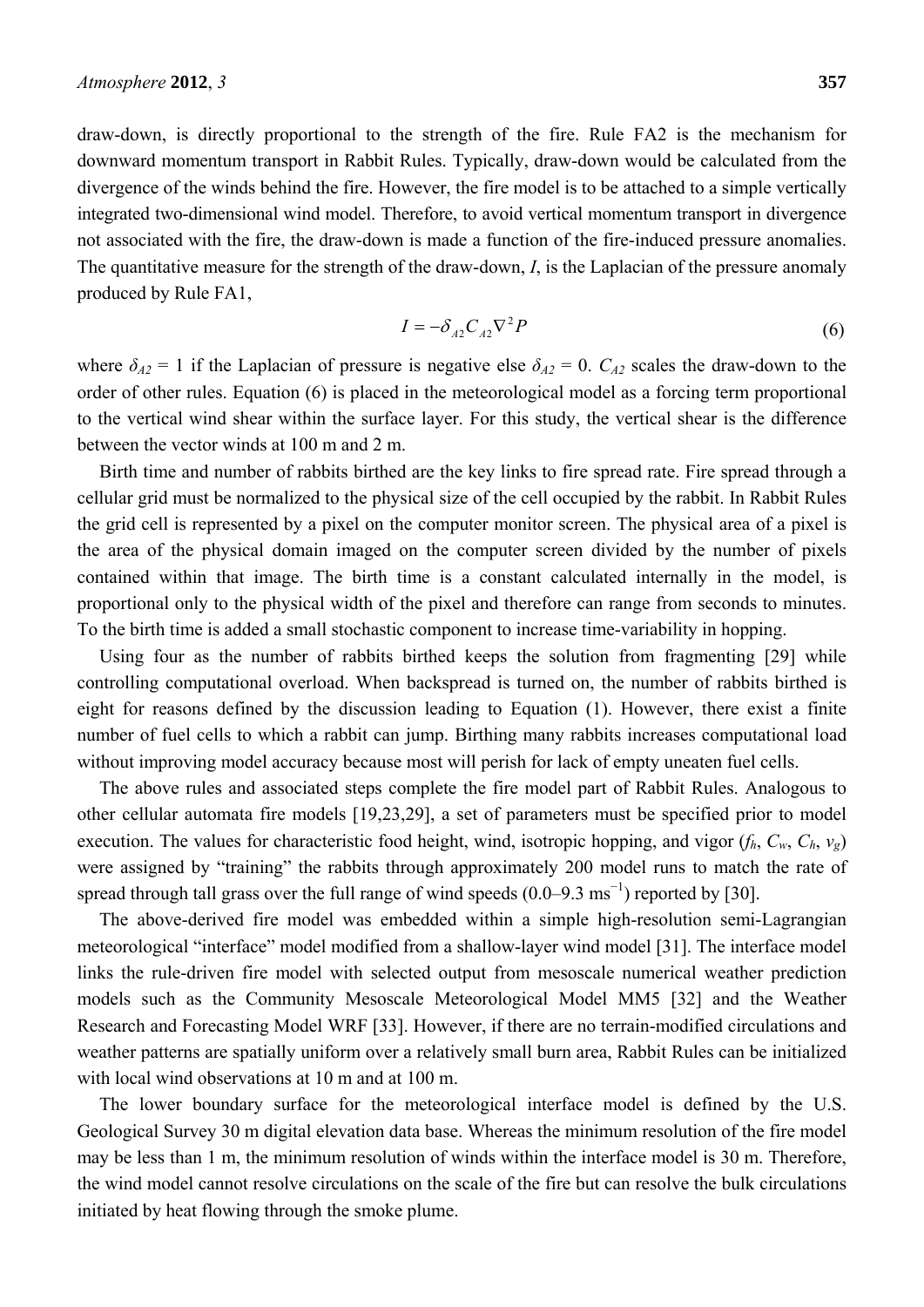#### *2.2. Daysmoke*

Daysmoke is an extension of ASHFALL, a plume model developed to simulate deposition of ash from sugar cane fires [34]. As adapted for prescribed fire, Daysmoke consists of three models—an entraining turret model that calculates plume pathways, a particle trajectory model that simulates smoke transport through the plume pathways, and a meteorological "interface" model that links these models to weather data from high-resolution numerical weather models.

The theory for Daysmoke is detailed in [9]. From photogrammetric analysis of video footage of smoke plumes from burning sugar cane, [35] determined that a rising smoke plume could be described by a train of rising turrets of heated air that sweep out a three-dimensional volume defined by plume boundaries on expanding through entrainment of surrounding air through the sides and bottoms as they ascend. The plume boundaries of the entraining turret model become an inverted cone centered on the fire and bent over by the ambient wind.

Initial variables needed to calculate plume boundaries are the initial effective plume diameter,  $D_0$ , defined as the diameter a plume would have if the fire were placed in a circle, the initial vertical velocity, *w0*, and an initial plume temperature anomaly, *ΔT*0. These can be derived from an equation for heat release rate (*Q*) which is simply estimated as 50% of the product of the mass of fuel consumed per hour and the heat of combustion  $(1.85 \times 10^7 \text{ J} \cdot \text{kg}^{-1})$  [36]. The assumed 50% reduction in the heat release rate is designed to restrict only a portion of the total heat released going into the plume with the other 50% going into the heating of surrounding vegetation and ground surface. The initial values for the plume— $D_0$ ,  $w_0$ , and  $\Delta T_0$ —can be related to the heat of the fire [37] by

$$
w_0 D_0^2 = \frac{4Q}{\pi C_p \rho \Delta T_0}
$$
\n<sup>(7)</sup>

 $C_p$  is the specific heat (J·kg<sup>-1</sup>·K<sup>-1</sup>),  $w_0$  is the vertical velocity entering the plume (m·s<sup>-1</sup>),  $\rho$  is the air density (kg·m<sup>-3</sup>) and  $\Delta T_0$  is the temperature difference between the plume air and ambient conditions. Representative values for  $w_0$  and  $\Delta T_0$  of 25 m·s<sup>-1</sup> and 40 °C have been assumed based on numerical simulations of coupled fire atmosphere models [38]. Using these assumed values for vertical velocity and temperature difference allows  $D_0$  to be determined.

Equation (7) with the above specified initial conditions is assumed to be valid at some reference height  $h_0$  defined as the base of the plume where flaming gasses and ambient air have been thoroughly mixed and where the incipient plume temperature  $\Delta T_0$  of 40 °C is found. For small prescribed burns,  $h_0$ may be found approximately 10 m above ground and for wildfires,  $h_0$  may be found several 100's of meters above ground. For a typical grassfire [39],  $h_0$  can be found near 35 m.

Observations of plumes from large-perimeter prescribed fires revealed the presence of several updraft cores or subplumes. These updraft cores may vary in size depending on the type, loading, and distribution of various fuels. The entraining turret model can be readily adapted for multiple-core updraft plumes by increasing the number of inverted cones to be solved by the model subject to the condition that the initial volume flux through the ensemble of updraft cores is equal to the volume flux through the single updraft core,

$$
f_0 = \frac{\pi}{4} D_0^2 w_0 \tag{8}
$$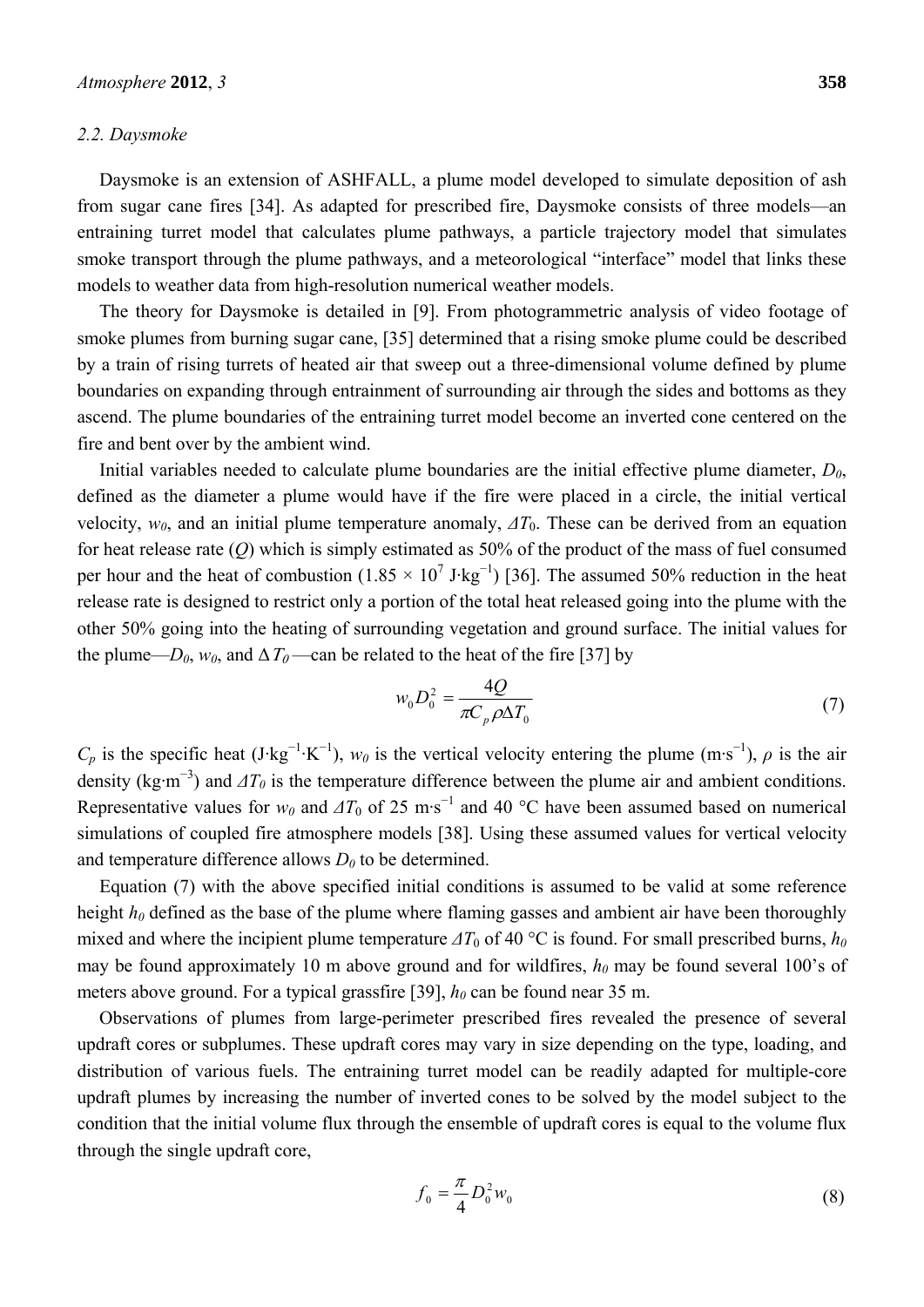The volume fluxes of the individual updraft cores may be defined subject to the constraint that

$$
f_k = f_0 \frac{(0.01 + ran_k)}{\sum_{k=1}^{n} (0.01 + ran_k)}
$$
(9)

where  $ran_k$  is a random number  $0 < ran_k < 1$ . The 0.01 is summed with the random number to render the updraft core diameter unequal to zero. Thus Daysmoke can be set to create simultaneous plume pathways for any number, *n*, of updraft cores. The caveat is that *n* and  $f_k$ ,  $k = 1,..., n$  are unknown. In the absence of field measurements for each updraft core, the  $f_k$  are estimated through the random number *ran*, however, no mechanism to determine *n* exists in Daysmoke.

## *2.3. Data*

A prescribed burn done on 6 February 2011 at Block 703C at Eglin Air Force Base, FL, USA, on a 660-ha (1,650 acre) tract (lat. 30.495N, long. 86.870W) was selected for several reasons. (1) The flat terrain of the lower coastal plain was not a factor in fire spread. (2) Ambient winds were weak through the depth of the mixing layer. Any significant winds were the outcome of fire-atmosphere coupling. (3) GPS coordinates of the aircraft taken during the mission pinpointed ignition locations. (4) Aerial ignition spreads fire widely over the landscape allowing for complex plume structures with multiple updraft cores. (5) A photo-image taken from a great distance from the plume validated model predictions of updraft core number. (6) Ceilometer measurements were taken for validation of Daysmoke predictions of plume rise. (7) The burn produced a strong, hot plume that penetrated well above the mixing layer thus providing a unique validation test for Daysmoke.

The tract had been burned in early March of 2009 and the 2-year fire return interval yielded relatively light fuel loadings—7 t/ha (3 ton/ac)—as determined from a stereo photo series for quantifying natural fuels [40]. A high-resolution Google Earth image capable of resolving individual trees was subjected to a color recognition scheme that yielded detailed spatial patterns of two fuel types—a mixture of grass and pine litter and grass only. Scattered herbaceous fuels were not considered in the fuels designation.

The helicopter-equipped GPS recorded the time and coordinates of each ignition during the 46-min mission (12:06–12:52 LST—local standard time). Ignition points were located with the assumption that the 6,000 ignition balls were dropped at the same rate during the flight. The balls were laid down in strips of roughly 100 m separation. The helicopter flew at an average speed of 7 ms<sup>-1</sup> along the straight-aways then slowed to turn around at the edges of the block. Greatest ball-drop densities therefore occurred at the edges where the helicopter slowed.

Table 1 summarizes the fuels data used to initialize Rabbit Rules. Fire residence times in the grass/pine needle mixture and the grass only fuel were set to, respectively, 0.5 min (30 s) and 0.1 min (6 s). Neither fuel was set for longer term smoldering although stochastic terms governing rabbit lifespan did increase some fire residence times to approximately 1.0 min. Fuel height proxies were, respectively, 0.65 m and 1.00 m. Vigor was set twice as large for the mixture to account for the 2-year accumulation of pine litter. The backspread factor  $(\delta_B)$  was turned on meaning that coverages of both fuels were sufficiently dense that fire would spread upwind in light to moderate wind speeds. Other fuel parameters were held constant.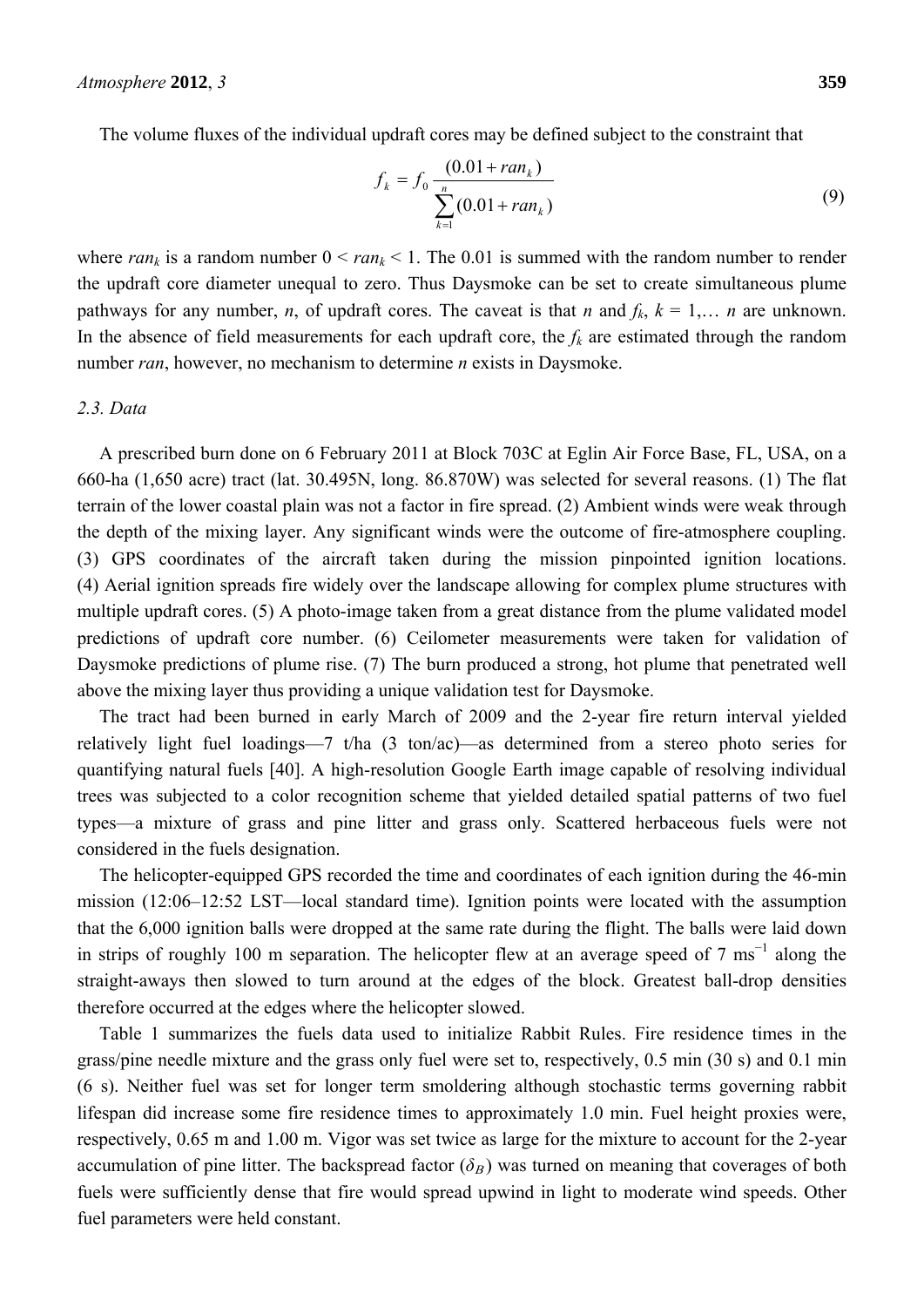Daysmoke requires as input  $PM<sub>2.5</sub>$  released, total volume flux released during combustion and initial plume temperature. Total fuel consumption for the block 703C burn was determined using the single parameter regression equations for version 2.1 of CONSUME [41] as described in [9]. We calculated only 49,280 kg of  $PM_{2.5}$  released during the active burn phase. Total  $PM_{2.5}$  and volume flux were proportioned in units per minute according to relative emissions production in Rabbit Rules. Initial plume temperature was set to  $\Delta T_0 = 40$  °C [38].

Weather data for both models were simulated by WRF [33] and MM5 [32] for 12:00–14:00 LST 6 February 2011. Figure 2 shows two vertical profiles of wind speed and temperature at 12:00 LST. The MM5 temperature profile (solid line) shows a neutral lapse rate through the mixing layer to 650 m capped by a deep stable layer. Wind speeds ranged from  $1.5-2.5 \text{ ms}^{-1}$  through the mixing layer. The WRF temperature profile (dashed line) begins with a surface temperature 2.8 °C warmer and deepens the neutral lapse rate to 1,000 m. Wind speeds are typically 1.0 ms<sup>-1</sup> slower to 800 m then increase above the mixed layer to  $6.5 \text{ ms}^{-1}$  faster at 2,000 m. In addition, a pibal sounding of winds, temperature, and relative humidity was taken at 09:00 LST, approximately 3-h before ignition.

**Figure 2.** Vertical profiles of wind speed and temperature for the first 2.2 km at Block 703C on 12:00 LST 6 February 2011. Solid lines are simulations by MM5 and dashed lines are simulations by WRF.



On-site measurements relevant to this study were: Measurements of plume height taken with a Vaisala CL31 ceilometer, a LIDAR (Light Detection and Ranging) device [42]. The instrument was located 12.5 km northeast of the burn site. In addition, measurements of  $PM<sub>2.5</sub>$  were taken at three sites northeast of the burn. Further details of these and the ceilometer measurements are presented in the discussion of Daysmoke results.

### **3. Results**

The results are divided into two sections. The first section summarizes variables generated by Rabbit Rules that are needed for initialization of Daysmoke. The second section summarizes the Daysmoke simulation for the case and validation of Daysmoke results.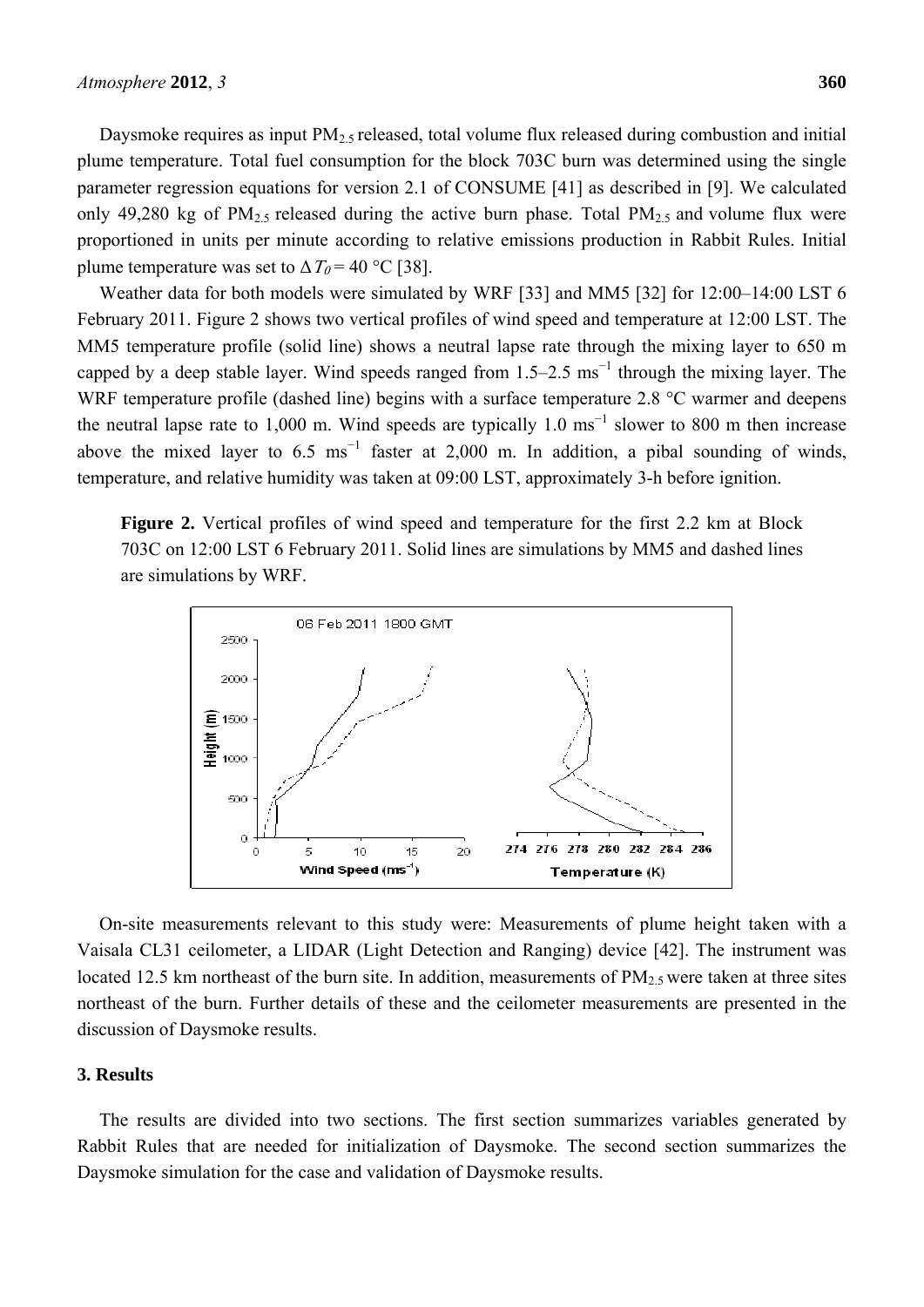# *3.1. Core Number and Other Plume Initial Variables via Rabbit Rules*

Given the short period of ignition (approximately 1 h), Rabbit Rules was run with the hourly average wind (12:00–13:00 LST) for 10 m (210 degrees at 1.3 ms<sup>-1</sup>) and for 100 m (210 degrees at 1.5 ms<sup>−</sup><sup>1</sup> ) in accord with the MM5 sounding (Figure 2).

Rabbit Rules was set to reproduce the helicopter pathway and the time rate of deposition of ignition balls beginning at 12:06 LST. Figure 3 shows the distribution of fire over the 660 ha tract at 12:41:57 LST. Fire expanded about the ignition points and merged with adjacent ignitions to form lines spaced at approximately 100 m. Average fire spread rate was  $0.20 \text{ ms}^{-1}$ .

**Figure 3.** Progress of helicopter ignition and burn-out for 12:41:57 6 February 2011.



The fire behavior in the presence of light ambient winds needs further explanation. Figure 4 shows an example of fire-atmosphere coupling within a sub-area of Block 703C (white square in Figure 3). The meteorological grid spacing is 60 m. Explanations of wind and fire behavior are given in reference to the center point (white dot). The first panel (12:32:43) shows the undisturbed prevailing 1.3 ms<sup>-1</sup> winds blowing from 210 degrees. By 12:40:02 (second panel) three lines of fire laid down by the helicopter are visible in the upper half of the figure. "Draw-in" of air toward the combustion zone accelerated the winds to 2.5 ms<sup>-1</sup> at the white dot. These winds increased to 4.0 ms<sup>-1</sup> at 12:44:55 toward a convergence axis (white dotted line) that locates the center-line of the smoke plume and beyond which winds were blowing from the north. The feed-back was a relatively intense faster-spreading head fire (12:46:58) which increased heat production and maintained the strong "draw-in".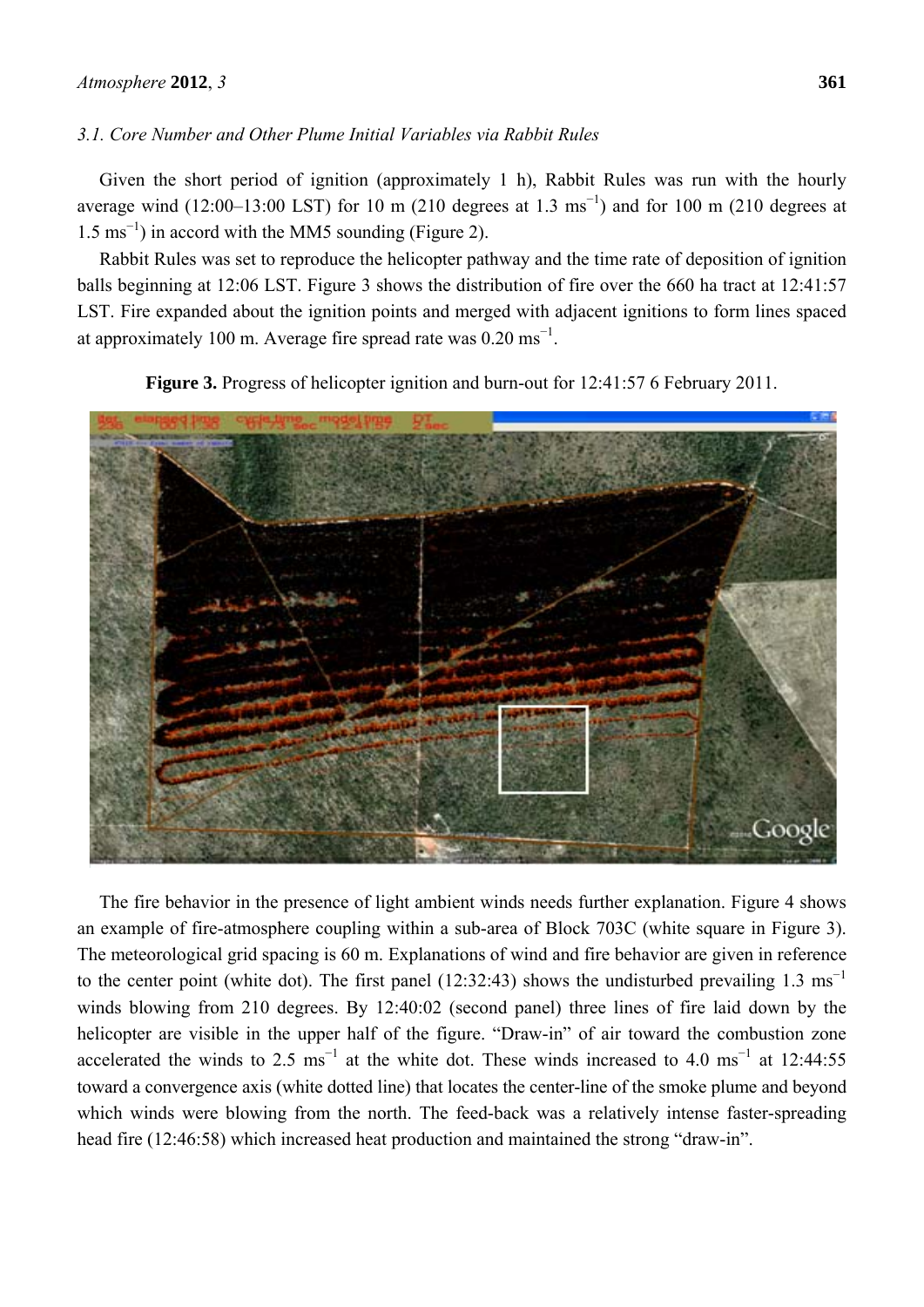



However, as the helicopter laid down new fire to the south and areas north of the center point burned out, the plume axis shifted south of the center point (12:49:50) in phase with the zone of maximum heat accumulation. Where the head fire had not burned to the adjacent fire line, the wind shifted to blow from the northwest at 5.0  $\text{ms}^{-1}$  and converted the head fire to a slow-moving backfire (12:51:00), creating islands of unburned fuel (12:52:03). As the plume axis moved farther away, the "draw-in" died down (12:53:44) allowing the backfire to consume the remaining fuel (12:58:39). Finally, winds returned to pre-burn ambient conditions (13:33:34). This sequence of helicopter lay-down of fire, followed by draw-in establishing a head fire, passage of the plume axis, local burn-out or conversion to backfire, to final burn-out was repeated over most of Block 703C.

The time-series of the north-south wind (v-component) at the center point in Figure 4 is shown in Figure 5. Draw-in ahead of the plume axis from 12:32–12:47 and draw-in behind the plume axis from 12:50–12:58 must be compensated by sinking of air from aloft. Slow-down and reversal of winds during the period from 12:47–12:50 must be compensated by updraft into the base of the plume. From the spatial distribution of the winds in Figure 4, it can be inferred that the maximum width for the plume base is not larger than twice the spacing of the meteorological grid or 120 m for this case.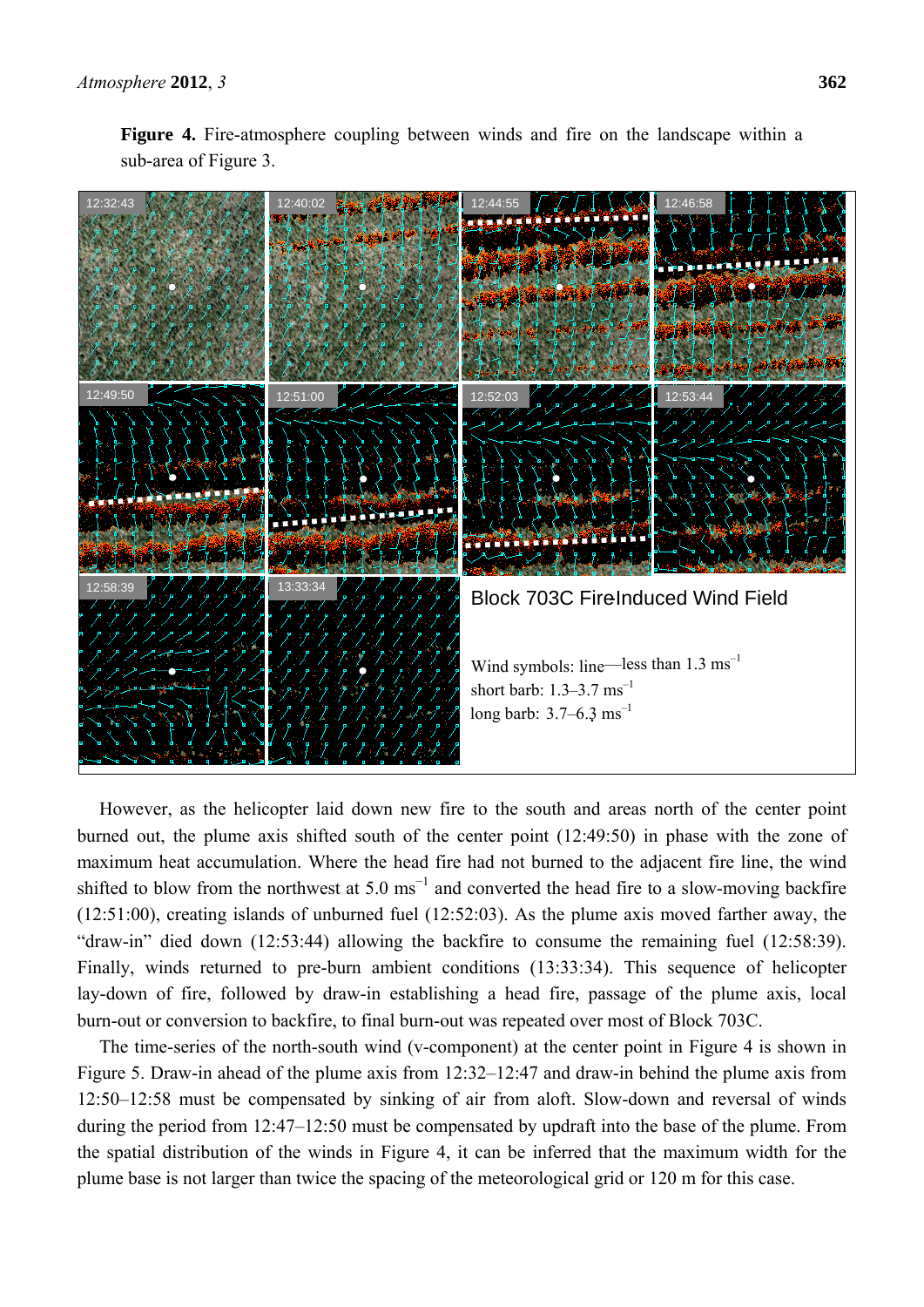

**Figure 5.** Time series of the north-south wind at the center point shown in Figure 4.

Initial plume rise  $w_0$  for conservation of flux into opposite sides of a box of height, *h*, and length, *x*, and up into a linear updraft of width *y* requires the vertical velocity within the plume above the convergence line in Figure 4 to obey

$$
w_0 = \frac{hx}{xy}(U_1 - U_2)
$$
 (10)

However, farther above ground, the updraft organizes into a string of *n* updraft cores of effective diameter, *d*. Thus,

$$
w_0 = \frac{4hx}{n\pi d^2} (U_1 - U_2)
$$
\n(11)

where  $U_1$  and  $U_2$  represent flow through the opposite sides of the box.

For radial draw-in to a single updraft core (Figure 6), the flux of air through the sides of a cylinder of radius, *r*, and height, *h*, and draw-in speed, *U0*, must equal the flux of air into the updraft core of effective diameter, *d*, and vertical velocity  $w_0$ . The equation for  $w_0$  is,

$$
w_0 = \frac{8rhU_0}{d^2} \tag{12}
$$

For the convergence line (Equation (11)), substitution of the pertinent quantities ( $U_I = 5.0 \text{ ms}^{-1}$  and  $U_2 = -5.0$  ms<sup>-1</sup>) yields  $w_0 = 2.12$  *h/n* if  $x = 40\Delta x$  across the length of a fire line in Figure 2 and  $d = 2\Delta x$ (120 m). Thus  $w_0$  depends on the choice for h and the number of updraft cores distributed along the length of the fire line. If  $h = 10$  m,  $w_0 = 21.2/n$ . As regards radial draw-in (Equation 12), draw-in speed,  $U_0$ , and the radius, *r*, can be gotten from Figure 6, for example,  $U_0 = 6.3 \text{ ms}^{-1}$  on average at  $r = 3\Delta x$ . Furthermore, an estimate for the effective core diameter is  $d = 120$  m. Thus  $w_0 = 0.63$  *h*. If  $h = 10$  m for the radial draw-in,  $w_0 = 6.3$  ms<sup>-1</sup>—about 25 percent of the estimate from the literature for effective plume diameter for a bent-over plume used by [9] and for the line convergence case,  $w_0$  = 5.3 ms<sup>-1</sup> if *n* = 4. Deepening the draw-in depth to canopy height (if at 30 m) triples  $w_0$ . Reducing the effective core diameter also increases  $w_0$ . Therefore, reasonable estimates for initial updraft core vertical velocities range from  $5.0-25.0 \text{ ms}^{-1}$ .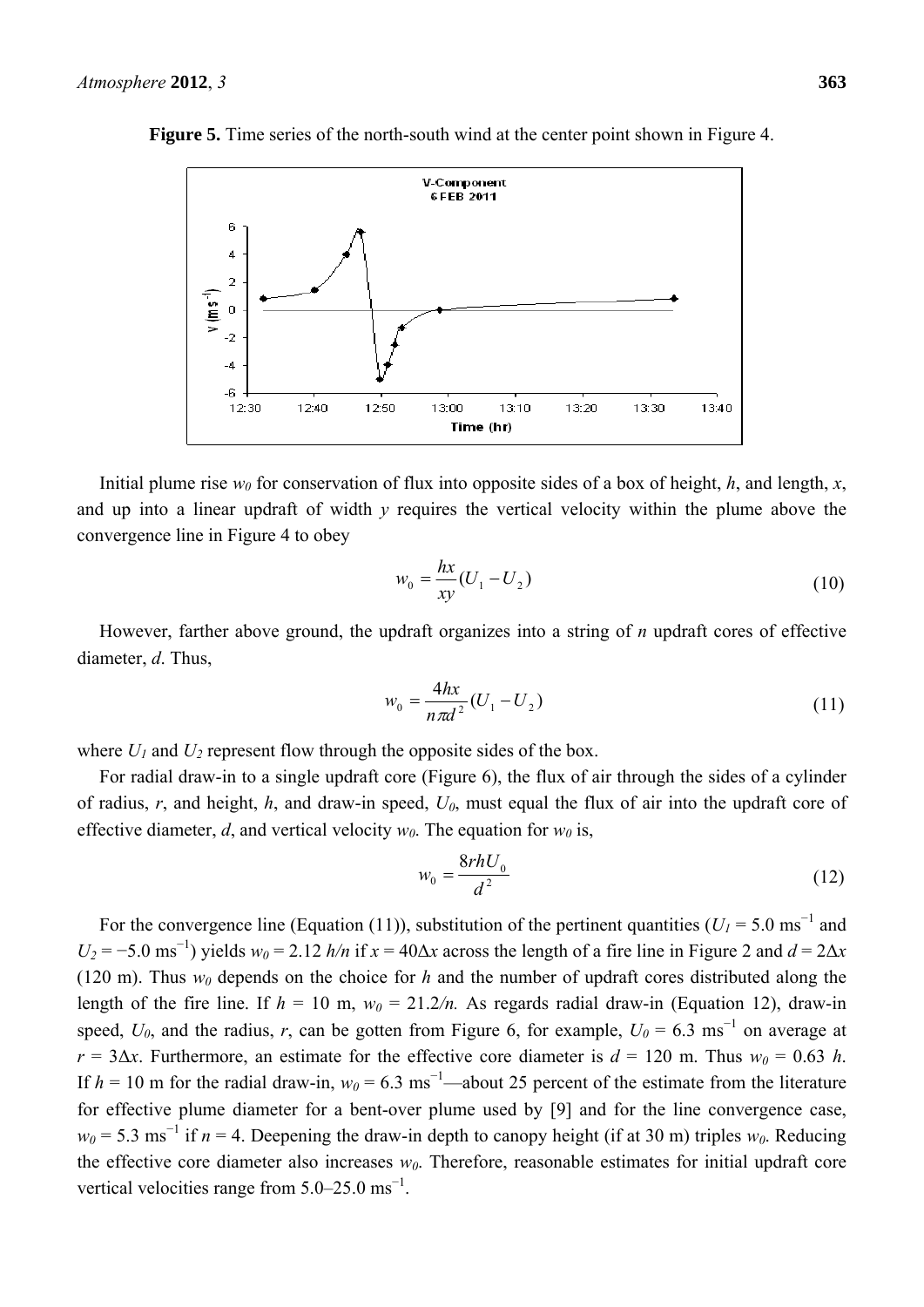**Figure 6.** Winds and divergence  $(1 \text{ unit} = 0.012 \text{ s}^{-1})$  simulated by Rabbit Rules for a radial-inflow isolated updraft core at 12:22:52. Wind speed convention is the same as that for Figure 4.



**Figure 7.** Pressure anomalies (white lines) generated by Rabbit Rules at 12:40:41. The yellow ellipses highlight centers that might correspond to updraft cores.

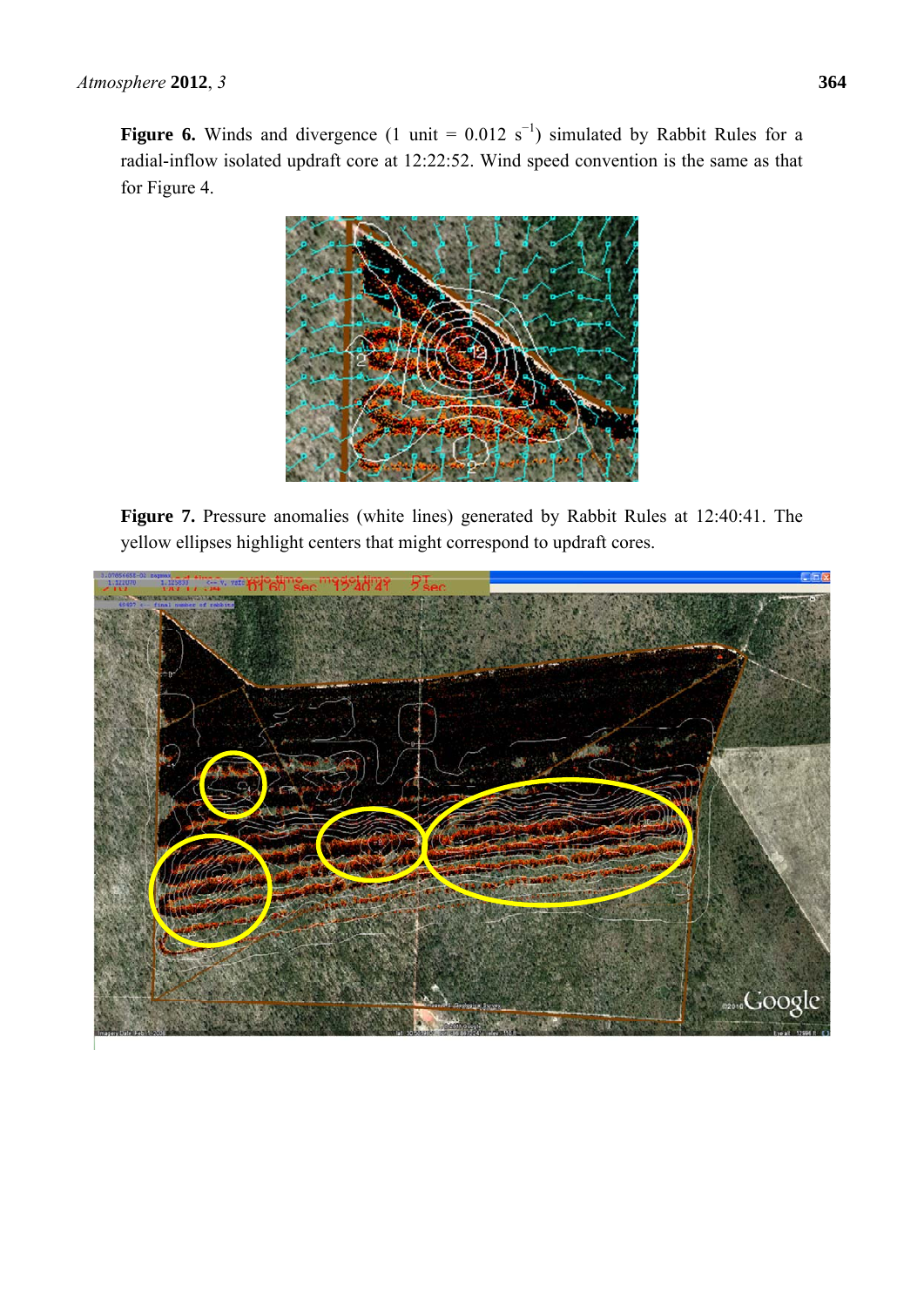

Needed to complete calculations for initial plume dynamics is a mechanism for estimating updraft core number. From Equation (5), areas of heat accumulation into an incipient plume are represented in Rabbit Rules by low pressure anomalies. During the simulation of fire spread, pressure anomalies ranged as low as −1.4 mb and the number ranged from one to six but typically was four. At 12:40:41 (Figure 7), largest pressure anomalies of −1.0 mb are located along the zone of maximum fire near the boundaries of Block 703C. A minor center of −0.4 mb is located behind. The yellow ellipses highlight locations of pressure anomaly centers that could direct the winds into updraft cores. The large ellipse encloses three centers joined by an axis of low pressure. It is inferred that these could merge into a single updraft core a short distance above the ground.

**Figure 9.** Relative emissions as a function of total emissions for the Block 703C burn as simulated by Rabbit Rules.



The multiple-core updraft structure of the Block 703C burn is shown by a photo-image taken from a location 42 km east-southeast from the burn (Figure 8). There were two prominent updraft cores on the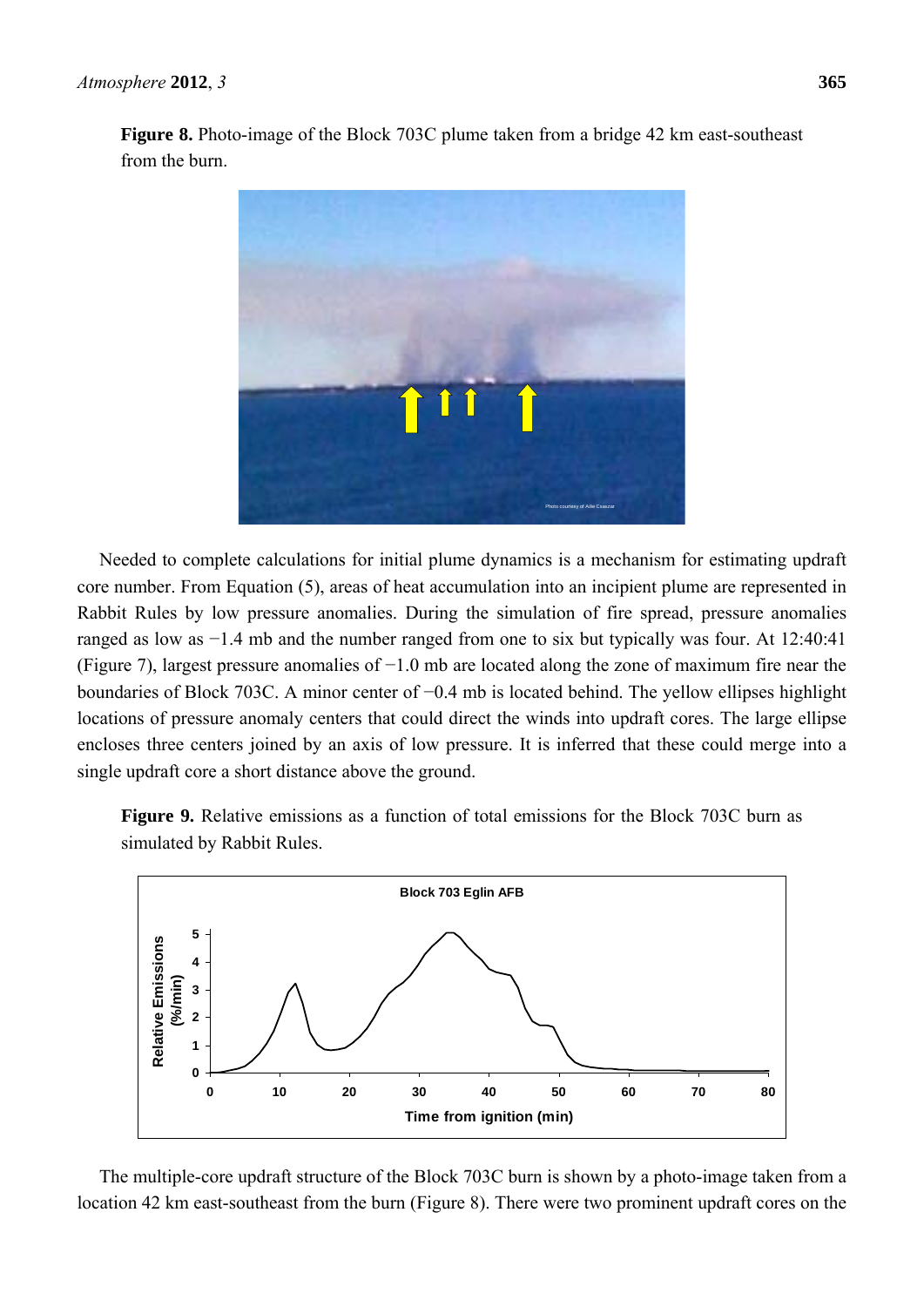far left and far right of the burn (long arrows). In the center, there appear either two closely spaced updraft cores or two updraft cores that merge into one updraft core partway in ascent (two small arrows). The time of the photo-image was not taken. However, the extent of spread of the plume top would infer that the image was taken midway or later during the burn.

Finally, Rabbit Rules provides time-series of relative emissions expressed as a percentage of total emissions per minute. Figure 9 shows that relative emissions peaked twice, first at minute 738 (12:18 LST) to 2.73 percent of total emissions at minute, then to 4.26 percent at minute 760 (12:42 LST).

# *3.2. Plume Rise and Particulate Concentration via Daysmoke*

In past studies,  $w_0$  and  $\Delta T_0$  were set to, respectively, 25 ms<sup>-1</sup> and 40 K for grass fires [38]. However, these inputs may not be valid for fire in southern United States pine forests. Depending on assumptions, the initial vertical velocities calculated from Rabbit Rules ranged from  $5-25$  ms<sup>-1</sup>. Further reductions on transfer of momentum from the plume to the trees through canopy drag should be expected. Furthermore, transfer of heat from the plume passing through the canopy would be expected to reduce the initial temperature anomaly. Thus the initial vertical velocities for the four updraft cores were set to range from  $8-12$  ms<sup>-1</sup> stochastically (shaded area in Figure 10a) and the initial temperature anomaly was set to 30 K. These numbers are approximate and more accurate estimates await future research.

**Figure 10.** 1-min time-series from Rabbit Rules for (**a**) Initial vertical velocity and (**b**) Initial effective plume diameter for the range of updraft cores calculated for the 6 February 2011 burn.

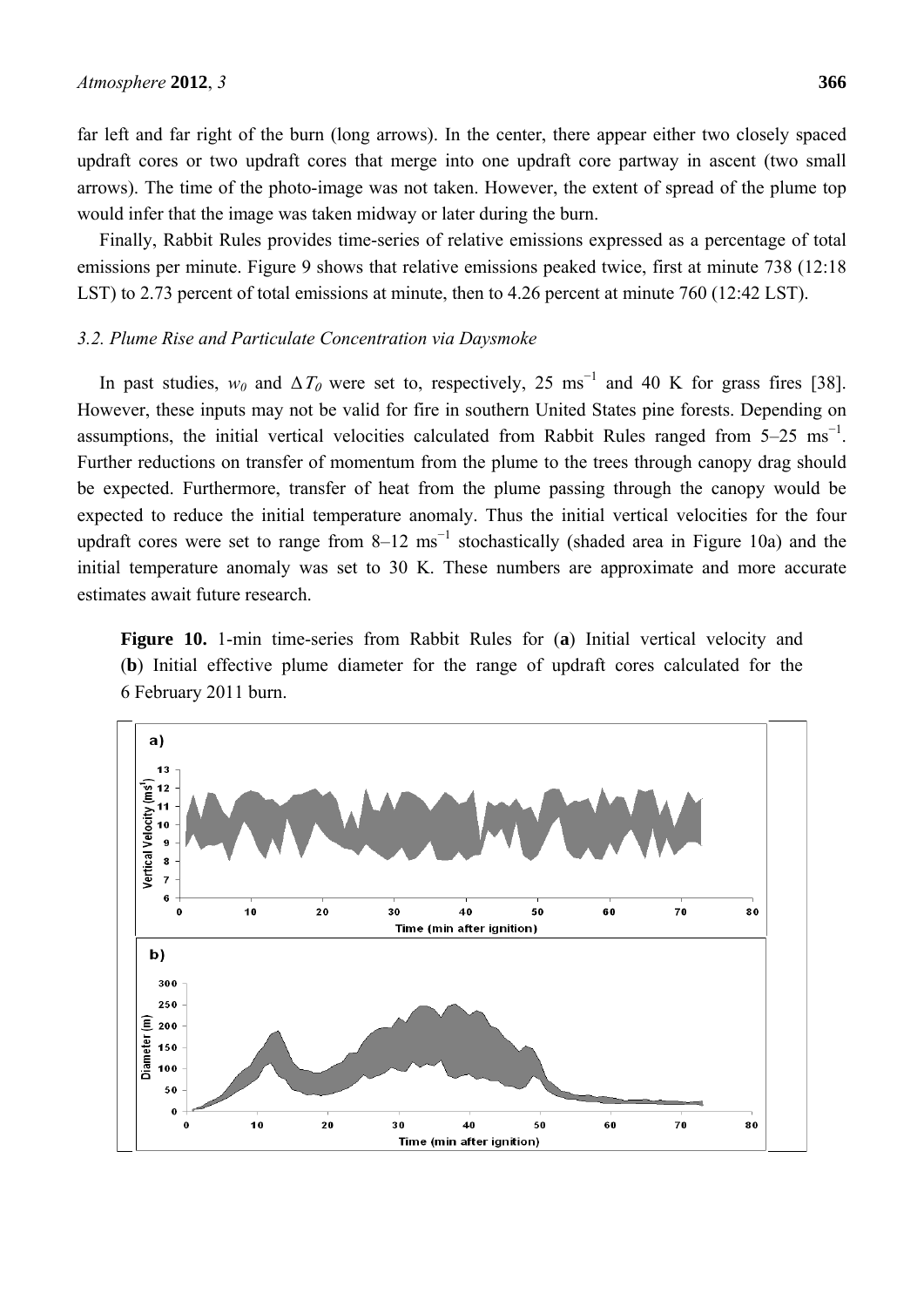Total mass flux (in units of mass flux per minute) and total  $PM_{2.5}(49,280 \text{ kg})$  was partitioned from 12:00 LST (minute 720) to 13:20 LST (minute 800) according to the relative emissions production simulated in Rabbit Rules (Figure 9). Thus updraft cores were recalculated for every minute. The volume fluxes of the individual updraft cores were defined subject to the constraints put forth in the derivation of Equation (9). The range of initial plume diameters  $D_{0k}$  (shaded area in Figure 10b) were calculated by replacing  $f_0$  with  $f_k$  in Equation (8).

Figure 11 shows 5-min time-series of MM5 and WRF-simulated maximum plume top height and plume depth calculated at a reference distance of 12.5 km (7.8 mi) along the plume axis (red asterisk for MM5 in Figure 12) equal to the distance of the ceilometer (yellow square) from the burn. Note that Daysmoke plume heights were obtained from a "projected cross section"—all smoke points were projected onto a vertical plane (arrow) extending from the burn site along the plume axis. Therefore the maximum heights and the minimum heights contained in the cross-sections do not exactly represent plume structures observed at the ceilometer located approximately 3.7 km from the plume centerline.

**Figure 11.** Plume top heights and bases of Daysmoke simulations based on WRF (black lines—solid and dashed) and MM5 (red lines—solid and dashed). The plume data were calculated from Daysmoke at 12.5 km (7.8 mile) downwind from the burn. Plume tops and bases observed by ceilometer are given, respectively, by the large circles and triangles.



After ascent into the free atmosphere above the mixed layer, the plume was subject to stronger transport winds in the WRF sounding than in the MM5 sounding (Figure 2). Regarding the WRFbased simulation, the maximum plume top of 1,800 m traveled at 6.9 ms<sup>-1</sup> to arrive at the reference distance at 12:56 (solid black line in Figure 11). That was approximately 10-min before the arrival of the 1,750 m plume top in the simulation using the MM5 sounding (solid red line in Figure 11) which was traveling at 5.2 ms<sup>-1</sup>. The plume top height minimum at 16:46 (WRF) and 16:56 (MM5) corresponds to the minimum in relative emissions at minute 18 in Figure 9 and the minimum in updraft core diameter at 18 min after ignition in Figure 10b.

Ceilometer observations of plume top height (large circles) began at 13:21 and declined slowly from 1,200 m to 1,000 m at 13:51 then rose again to 1,100 m at 13:56. Both Daysmoke simulations came into agreement after 13:06 having declined from the maxima to 1,400 m (1,350 m) by 13:21 after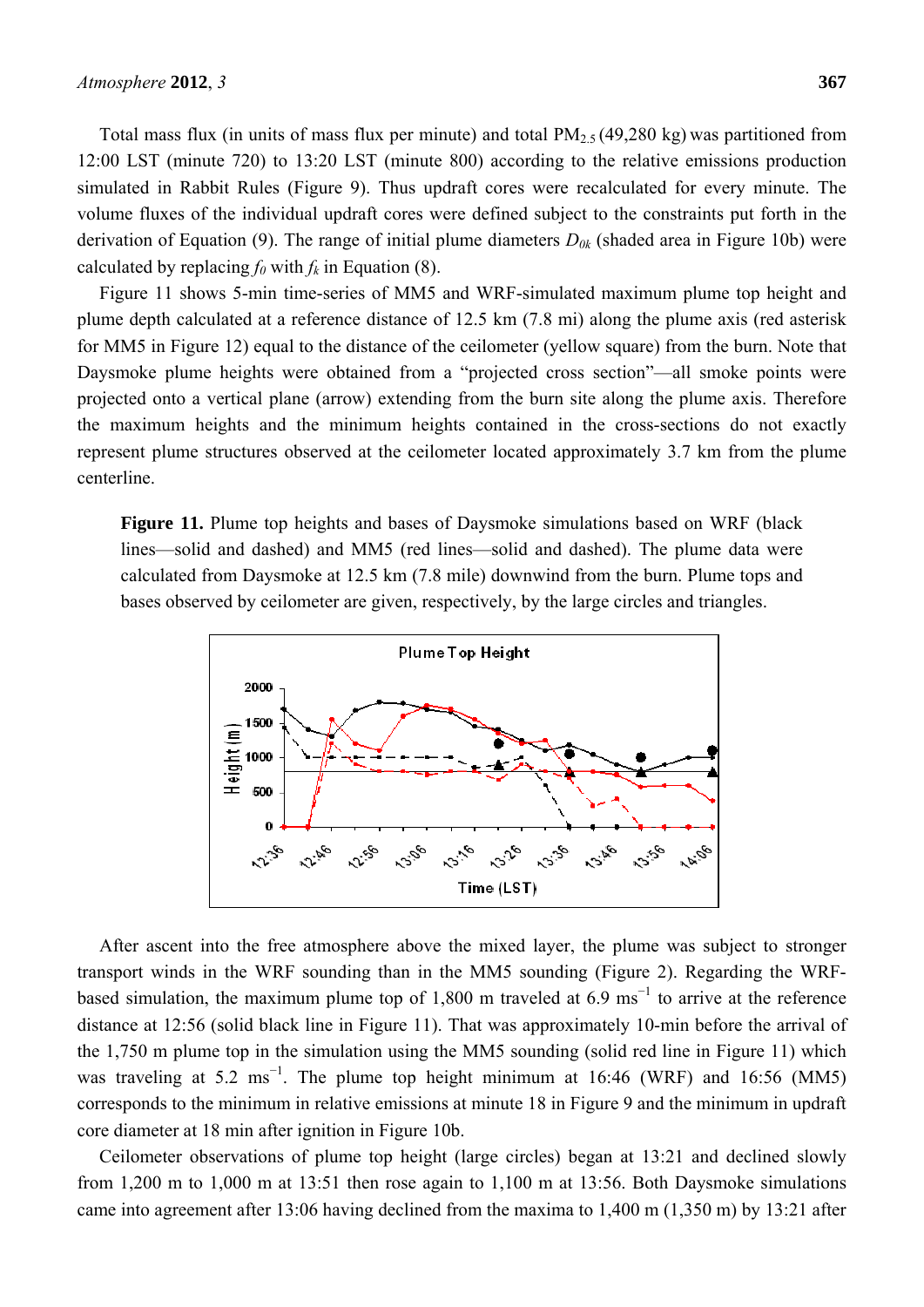which the time-series for the WRF-based simulation (black line) continued in relatively good agreement with the observed plume top heights through 14:06. After 13:36, the time-series for the MM5-based simulated plume tops (red line) fell below the observed plume base (solid triangles).

**Figure 12.** Ground-level PM<sub>2.5</sub> average concentrations above background simulated for a 2-hour period beginning at ignition for the MM5 meteorological sounding. The small squares represent 1 mi (1.6 km) and the light green square represents 10 mi (16 km). The axis of the plume is given by the white arrow. Also shown are locations of the ceilometer (yellow square) and three  $PM_{2.5}$  sampling units (red triangles).



**Figure 13.** A projected vertical cross-section showing the Daysmoke simulation of the Block 703C burn (WRF sounding) at 12:56 LST. The mixing height is given by the horizontal white line. The "reference distance" is shown by the white arrow.



The ceilometer also observed a well-defined plume thickness of approximately 300 m thus giving plume base as shown by the solid triangles. Both MM5 and WRF-based simulations gave plume bases (dashed lines) defined by the mixing height. Thus the WRF-based plume thickness was 800 m at maximum plume height and declined to 400 m by 13:21. However a projected vertical cross-section of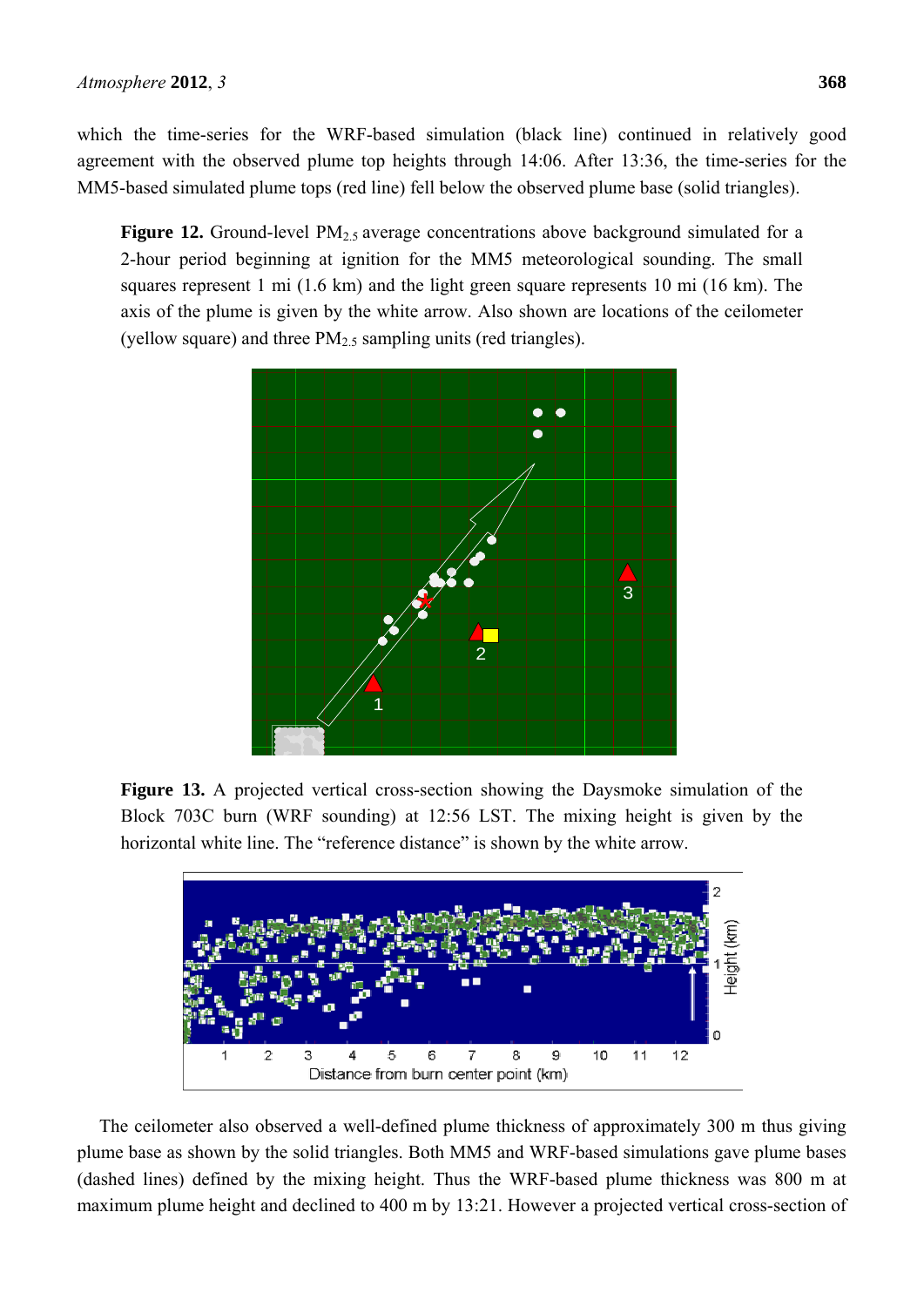Average above background ground-level concentrations of  $PM<sub>2.5</sub>$  for the Daysmoke simulation with the MM5 sounding for the period 12:00–14:00 LST are shown in Figure 12. The scattering of white circles along the general plume axis represents above-background concentrations due to smoke of 1–2 μg m<sup>−</sup><sup>3</sup> . Note that simulations were for flaming stage only. Measurements of PM2.5 taken at the three sites identified by the red triangles are shown in Figure 14. No smoke was observed at Site 3 (green line) and the absence of smoke at Site 2 (blue line) confirms ceilometer observations of the plume base remaining above 800 m. Smoke was observed at Site 1 after 13:36 at the same time as smoke arrived at the reference distance (red asterisk). Daysmoke did not simulate smoke at Site 1. Therefore the near-simultaneous arrival of smoke at two disparate locations can be explained if smoke was from different sources. Projected vertical cross-sections of the Daysmoke simulations are suggestive that smoke arriving at the reference distance was transported down by convective circulations from the overhead plume passing at higher wind speeds near the top of the mixing layer. Smoke arriving at Site 1 within surface winds blowing at  $1.5 \text{ ms}^{-1}$  would have departed the closest perimeter of Block 703C 28 min earlier or at approximately 13:08. Aerial ignition had ceased by 12:52. Thus, allowing time for burnout, the source of smoke at Site 1 was likely from smoldering combustion. Figure 14 shows that concentrations increased reaching a maximum at 13:55 LST and remaining at elevated levels thereafter.

**Figure 14.** Measurements of PM<sub>2.5</sub> taken at the three sites in Figure 12: Site 1 (red), Site 2 (blue) and Site 3 (green).



If little flaming phase smoke was recorded and simulated at the ground, where did the smoke go? Daysmoke also functions as a smoke injector for the regional scale air quality model CMAQ [43]. The amount of smoke injected into a model layer per hour is the smoke passing through a cylinder of radius 11 km (7 mile) at height equal to the layer of interest—the cylinder radius chosen to allow Daysmoke to fully develop the plume. The vertical distribution of smoke shown in Figure 15a (based on the MM5 sounding) has been normalized by layer thickness and is expressed as a percentage of the total smoke passing through the walls of the cylinder for that hour. The mixing height is given by the thin black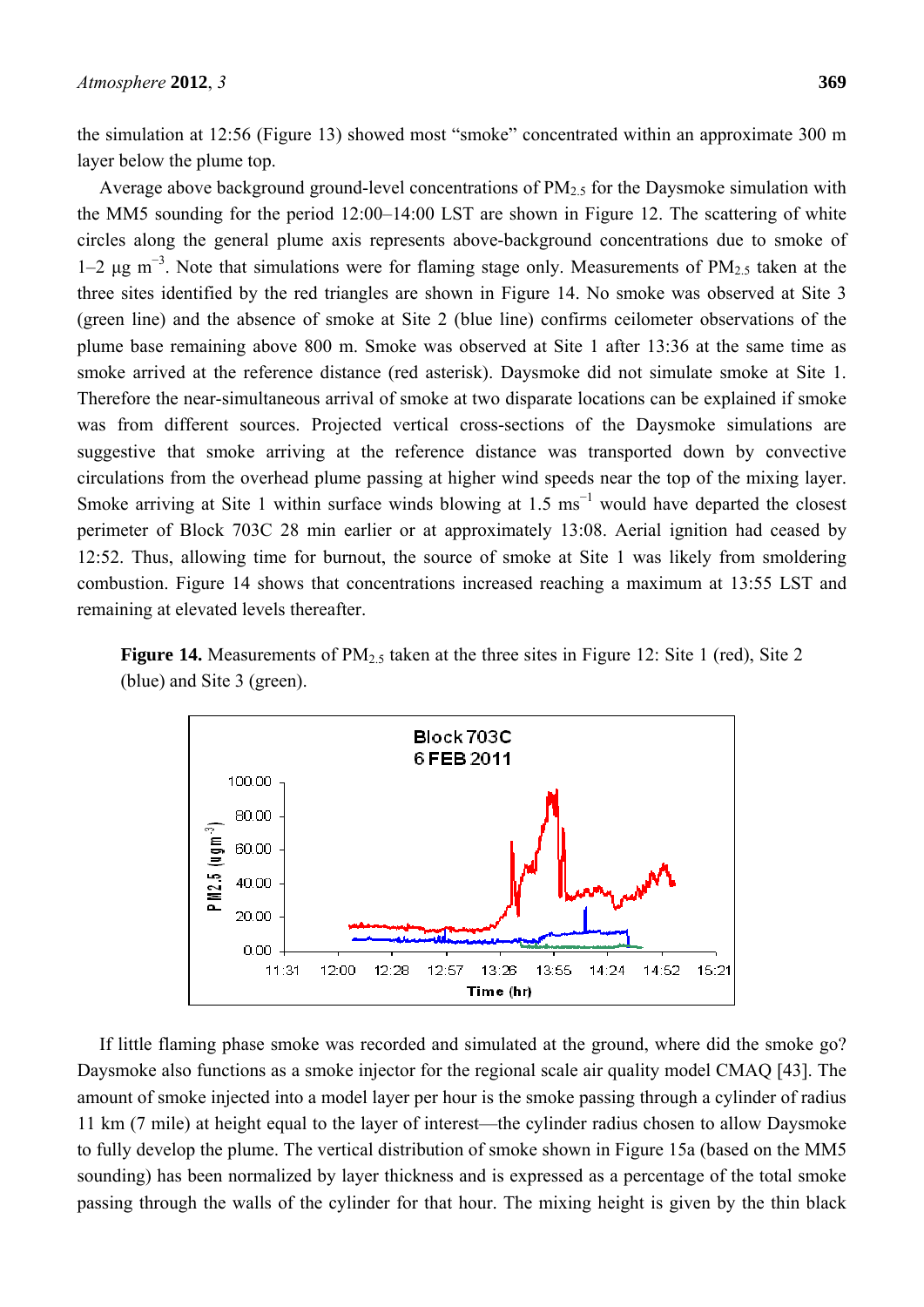line at 650 m. For the period 12:00–13:00 LST (black line) 100 percent of the smoke passing through the wall was above the mixing height where ambient winds were strong enough to carry smoke to the wall. Roughly 84 percent of the smoke passing through the cylinder during the hour ending at 14:00 LST was found above the mixing layer (blue line). At 15:00 LST (red line) most of the smoke was confined to the mixing layer but this accounted for only 3.5 percent of the total for the burn. Overall, 93 percent of the smoke was confined above the mixing layer. Note that these calculations were done only for particulate matter released during the flaming phase.

**Figure 15.** For the Daysmoke simulation done with the (**a**) MM5 and (**b**) WRF soundings: Vertical distribution of smoke within normalized by layer thicknesses and expressed as a percentage of the total smoke passing through a wall of an 11 km radius cylinder for 13:00 LST (black line), 14:00 LST (blue line) and 15:00 LST (red line).



Similar results were found for the simulation done with the WRF sounding (Figure 15b). Note the mixing height at 1,000 m. As could be expected from the time-series of plume top heights (Figure 11), particulate concentrations were found higher at 13:00 LST than those for the MM5 sounding. By 15:00 LST (red line), all smoke was confined below the mixing height. For the total active burn phase, 89 percent of the smoke was confined above the mixing height.

#### **4. Discussion**

Smoke plumes from wildland fire (prescribed and wildfire), are complex in structure with plumes typically defined by a number of updraft cores. The multiple-core structure has implications for modeling plume rise as the total mass/volume flux from combustion distributed over many updraft cores, relative to a single updraft core, must be conserved. Multiple-core updraft plumes have larger total surface area to volume ratios than does a single core, are more exposed to entrainment, and grow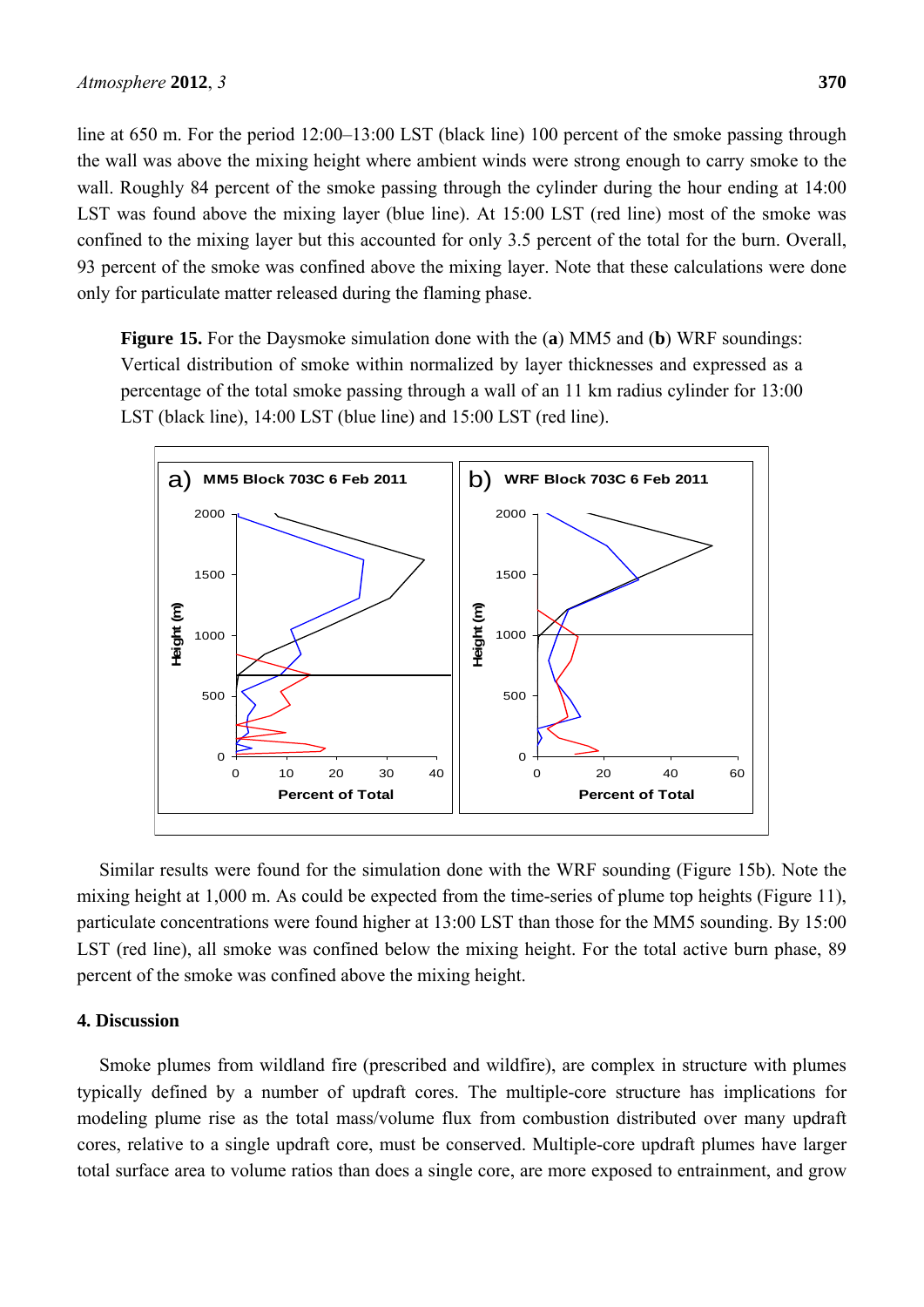to lower heights. Previous research with Daysmoke [9] has shown that specification of updraft core number is the single-most important model parameter for predicting plume rise from prescribed burns.

Simulations of weak plumes by Daysmoke [9] were done through subjectively "estimating" updraft core number by taking into consideration factors such as size and shape of the burn area, fuel type, moisture, loadings and heterogeneity, amount and distribution of fire on the landscape, distribution of canopy gaps, transport wind speed, and mixing layer depth. That study brought into question the appropriateness of equating initial plume updraft vertical velocity for prescribed burns in southern United States pinelands with initial plume updraft vertical velocity simulated by a full-physics fire model for grass fires. In addition, comparisons between model-simulated  $PM_{2.5}$  and high-frequency measurements from real-time samplers revealed a need for an improved emissions production model.

In this study we evaluated Daysmoke for a strong plume from a helicopter aerial ignition prescribed burn conducted on 6 February 2011 at Eglin AFB, USA. Because the track of ignition times and locations was fixed by an onboard GPS unit, Daysmoke could be coupled with the experimental CA fire model, Rabbit Rules, by using the latter to deduce initial conditions required by the former. The CA fire model showed the importance of fire-atmosphere coupling in fire spread rate and fire intensity. Fire-atmosphere coupling increased winds locally from less than 2 ms<sup>-1</sup> to 10 ms<sup>-1</sup>. Lines of more intense fire coupled with winds to create low pressure anomaly centers with each center assumed to represent the base of an updraft core.

The numbers of pressure anomaly centers simulated in Rabbit Rules were counted for each minute during the burn. Updraft cores ascending above small, weak centers were assumed to have been absorbed into nearby stronger updraft cores. Furthermore, adjacent strong pressure anomaly centers were assumed to have merged into single updraft cores a short distance aloft as implied by the centers within the large ellipse in Figure 7. This assumption is supported by how the main plume (rightmost updraft core in Figure 8) organized from smoke originating from sources spread out near the ground and the possibility that the two central cores (small arrows) merged into a single core. The final number of updraft cores ranged from one to six with the most frequent number being four. Three/four updraft cores were visible in the photo-image (Figure 8).

In addition, Rabbit Rules supplied initial updraft vertical velocities and relative emissions in percent of total emissions per minute, as initial conditions for Daysmoke. Depending on assumptions made, the initial updraft vertical velocities were found in the range  $5-25 \text{ ms}^{-1}$ .

Daysmoke was set with four updraft cores throughout the burn. Initial updraft vertical velocities for the four updraft cores were set to range between  $8-12$  ms<sup> $-1$ </sup> stochastically. These and the method for calculating updraft core diameter given in Equation (9) produced the ranges of initial vertical velocity and updraft core diameter shown in Figure 10. The initial temperature anomaly was set to 30 K. Simulations with atmospheric soundings from WRF and MM5 produced plume tops that overshot the mixing height from 800–1,100 m. Plume tops above the mixing height were confirmed by ceilometer measurements. Particulate matter ejected into the free atmosphere above the mixing layer during the active flaming stage ranged from 89–93 percent.

The impact of the forest canopy on the simulations needs further explanation. In [9] we argued that passage of the plume through forest canopies must involve significant momentum and heat transfer from the plume to the crown. The impact of the forest canopy on Daysmoke may be to convert an incipient small diameter, relatively warm, fast-rising bent-over plume into a large diameter, relatively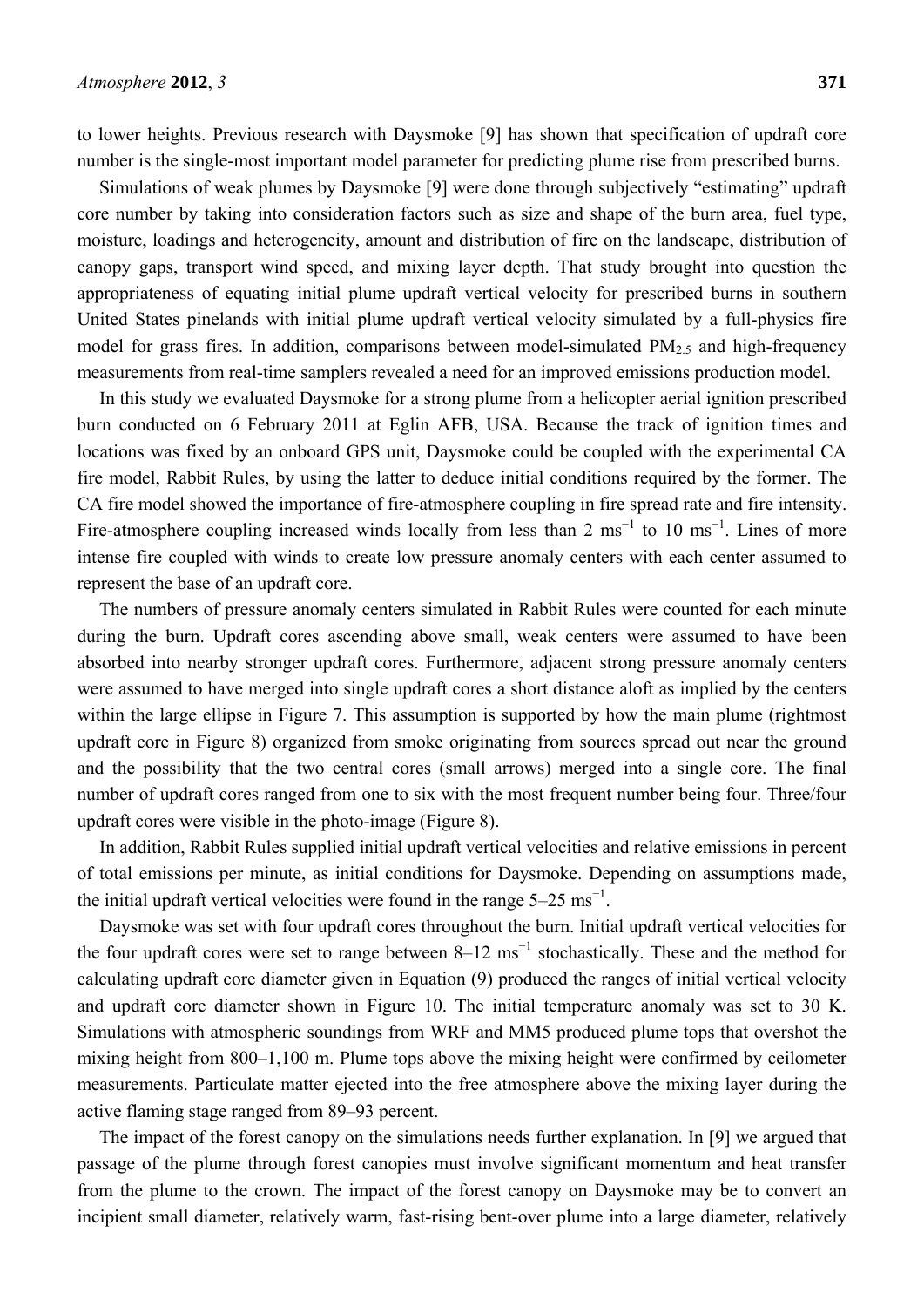cool, slow-rising highly-tilted plume capable of ascending higher than its bent-over counterpart. However, this conclusion was based on the assumption of conservation of mass/volume flux. The impact of a closed forest canopy on Rabbit Rules may be to reduce the mass/volume flux. Increased fuels deposition from a dense over-story of a closed canopy relative to an open canopy would be expected to increase fuel loadings and thus increase fire intensity. However, sheltering of the fuel bed from wind and sun may retain higher fuel moisture under closed canopy thus decreasing fire intensity. Furthermore, reduced ambient wind speeds under a closed canopy should contribute to decreased fire intensity through slowing fire spread rates. In extreme conditions, fire confined under a closed canopy may suffer from oxygen deficiency thus further reducing fire intensity.

Canopy characteristics for the block 703C burn mostly ranged from open to partially closed. For Daysmoke, initial updraft vertical velocities were reduced from 25 ms<sup>-1</sup> to from 8–12 ms<sup>-1</sup> and initial temperature anomaly reduced from 40 K to 30 K in comparison with [9] to partially estimate canopy effects. No adjustments were made in Rabbit Rules beyond the fuel designations shown in Table 1. Fire behavior under a closed canopy relative to fire behavior under an open canopy is a subject for further research the outcome of which could be an additional fuel designation vector in Table 1 or a canopy rule for the CA fire model.

## **5. Conclusions**

The Daysmoke plume rise model is planned for injecting smoke from prescribed burns into regional scale air quality models. The lack of quantitative initialization data, in particular, the number of updraft cores that define the plume has limited the accuracy of Daysmoke simulations. In this paper, we successfully coupled Daysmoke with the experimental CA fire model, Rabbit Rules, by using the latter to calculate initial conditions for the former. The coupling can be tighter pending an algorithm that calculates updraft core numbers and diameters from mergers of pressure anomaly centers. Then updraft core data coupled with relative emissions data simulated by Rabbit Rules will enable calculation of emissions for each core.

Although Rabbit Rules offers a solution for the updraft core problem posed in Daysmoke, limitations of both models as currently configured should be noted. First, both Daysmoke and Rabbit Rules have been designed for and validated against prescribed burns—Daysmoke for weak plumes [9] and a strong plume (this study) and Rabbit Rules for a grass fire [24,39] and for aerial ignition in pinelands (this study). Most prescribed burning is done within the gently rolling Piedmont and flat coastal plains of the southern United States—areas for which the models have been validated. Neither model has yet been applied for burns over mountainous terrain. Second, no studies to date have been done for wildfires spread over large landscapes and which can generate extreme conditions of plume rise and fire-atmosphere coupling. Validation under these conditions is a subject for future study.

Furthermore, detailed ignition data are not available from most prescribed burns. Therefore the ranges of initial conditions for Daysmoke will be determined from a slowly growing number of experimental burns. Then, for other burns, Daysmoke will be initialized from these data using methods yet to be determined.

Finally, ongoing simulations with Daysmoke continue to show that when and where heat and particulate matter are released into the atmosphere are complicated by evolving atmospheric conditions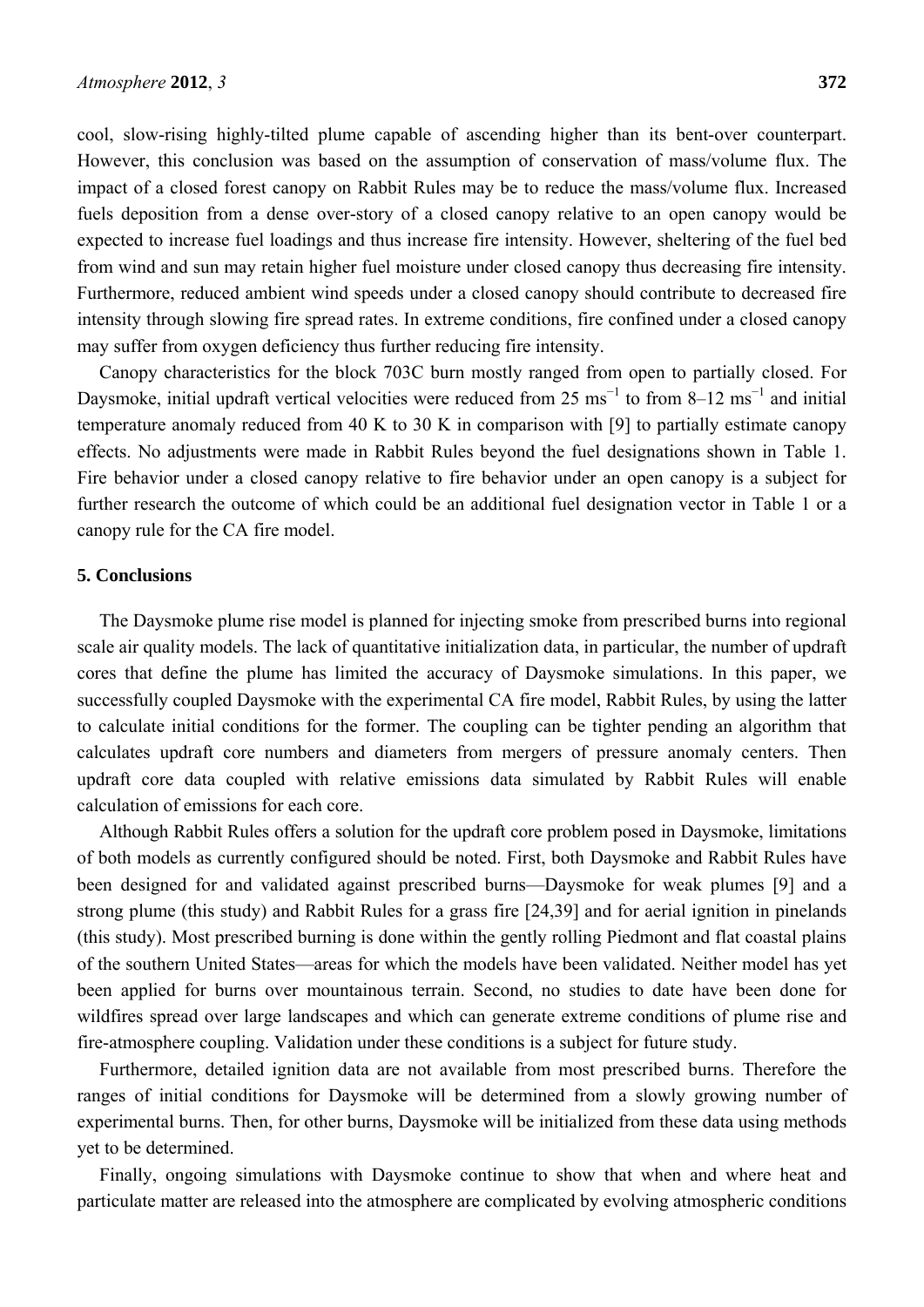during the burn. From earlier studies of weak plumes, nearly 100 percent of smoke was confined to the mixing layer. This is not always the case for strong plumes (as in this study) which are typically associated with larger-area burns and therefore larger amounts of particulate matter released. For air quality prediction models, both levels and timing of smoke injection may be critical for accurate prediction of local and regional distributions of particulate matter.

# **Acknowledgements**

The study is funded as part of the Southern Regional Models for Predicting Smoke Movement Project (01.SRS.A.5) funded by the USDA Forest Service National Fire Plan, the Joint Fire Sciences Program of the USDA and Department of Interior (JFSP 081606 and JFSP 081604), and the U.S. Department of Defense through the Strategic Environmental Research and Development Program (SERDP-RC-1647). Kevin Hiers of Eglin AFB is acknowledged for coordination of the RxCadre project. Xindi Bian of the USDA Forest Service North Central Station provided the MM5 weather data and Mehemet Odman of the Georgia Institute of Technology provided the WRF weather data needed to initialize the models. Ken Forbus and David Combs assisted in collection of ceilometer data.

# **References**

- 1. Wade, D.D.; Brock, B.L.; Brose, P.H.; Grace, J.B.; Hoch, G.A.; Patterson, W.A., III. Fire in Eastern Ecosystems. In *Wildland Fire in Ecosystems: Effects of Fire on Flora*; Brown, J.K., Smith, J.K., Eds.; U.S. Department of Agriculture: Forest Service, Rocky Mountain Research Station: Ogden, UT, USA, 2000; Chapter 4, Volume 2, pp. 53–96.
- 2. Achtemeier, G.L. Effects of moisture released during forest burning on fog formation and implications for visibility. *J. Appl. Meteorol. Climatol.* **2008**, *47*, 1287–1296.
- 3. Achtemeier, G.L. On the formation and persistence of superfog in woodland smoke. *Meteorol. Appl.* **2009**, *16*, 215–225.
- 4. Naeher, L.P.; Achtemeier, G.L.; Glitzenstein, J.S.; MacIntosh, D.; Streng, D.R. Real-time and time-integrated  $PM_{2.5}$  and CO from prescribed burns in chipped and non-chipped plots— Firefighter and community exposure and health implications. *J. Expo. Sci. Environ. Epidemiol.*  2006. Available online: http://www.nature.com/doifinder/10.1038/sj.jea.7500497 (accessed on 10 July 2012).
- 5. Lee, S.; Russell, A.G.; Baumann, K. Source apportionment of fine particulate matter in the southeastern United States. *J. Air Waste Manag. Assoc.* **2007**, *57*, 1123–1135.
- 6. Hu, Y.M.; Odman, T.; Chang, M.E.; Jackson, W.; Lee, S.; Edgerton, E.S.; Baumann, K.; Simulation of air quality impacts from prescribed fires on an urban area. *Environ. Sci. Technol.* **2008**, *42*, 3676–3682.
- 7. Byun, D.W.; Ching, J. *Science Algorithms of the EPA Model-3 Community Multiscale Air Quality (CMAQ) Modeling System*; EPA/600/R-99/030; National Exposure Research Laboratory: Research Triangle Park, NC, USA, 1999.
- 8. Byun, D.W.; Schere, K.L. Review of the governing equations, computational algorithms, and other components of the Models-3 Community Multiscale Air Quality (CMAQ) modeling system. *Appl. Mech. Rev.* **2006**, *59*, 51–77.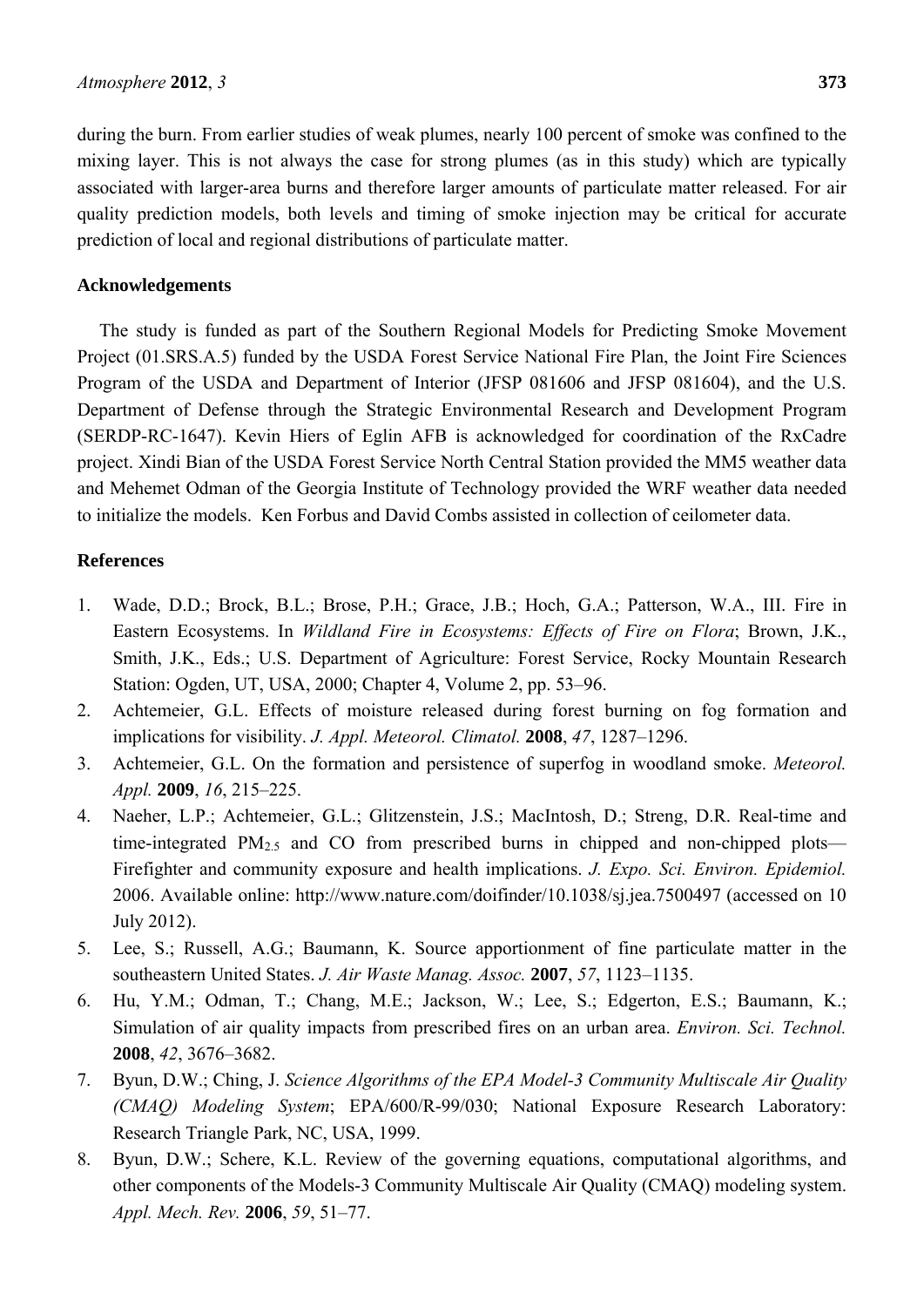- 9. Achtemeier, G.L.; Goodrick, S.A.; Liu, Y.; Garcia-Menendez, F.; Hu, Y.; Odman, M.T. Modeling plume-rise and smoke dispersion from southern United States prescribed burns. *Atmosphere* **2011**, *2*, 358–388.
- 10. Oberhuber, J.M.; Herzog, M.; Graf, H.-F.; Schwanke, K. Volcanic plume simulation on large scales. *J. Volcanol. Geotherm*. *Res.* **1998**, *87*, 29–53.
- 11. Herzog, M.; Graf, H.-F.; Textor, C.; Oberhuber, J.M. The effect of phase changes of water on the development of volcanic plumes. *J. Volcanol. Geotherm. Res*. **1998**, *87*, 55–74.
- 12. Freitas, S.R.; Longo, K.M.; Chatfield, R.; Latham, D.; Silva Dias, M.A.F.; Andreae, M.O.; Prins, E.; Santos, J.C.; Gielow, R.; Carvalho, J.A., Jr. Including the sub-grid scale plume rise of vegetation fires in low resolution atmospheric transport models. *Atmos. Chem. Phys.* **2007**, *7*, 3385–3398.
- 13. Freitas, S.R.; Longo, K.; Trentmann, J.; Latham, D. Including the Environmental Wind Effects on Smoke Plume Rise of Vegetation Fires in 1D Cloud Models. In *Proceedings of the Eighth Symposium on Fire and Forest Meteorology*, Kalispell, MT, USA, 13–15 October 2009.
- 14. Liu, Y.Q.; Achtemeier, G.L.; Goodrick, S.; Jackson, W.A. Important parameters for smoke plume rise simulation with Daysmoke. *Atmos. Pollut. Res.* **2010**, *1*, 250–259.
- 15. Clarke, K.C.; Brass, J.A.; Riggan, P.J. A cellular automaton model of wildfire propagation and extinction. *Photogramm. Eng. Remote Sens.* **1994**, *60*, 1355–1367.
- 16. Clarke, K.C.; Olsen, G. Refining a Cellular Automaton Model for Wildfire Propagation and Extinction. In *GIS and Environmental Modeling: Progress and Research Issues*; Goodchild, M.F., Louis, T., Steyaert, L.T., Bradley, O., Parks, B.O., Johnston, C., Eds.; John Wiley and Sons Publishers: Hoboken, NJ, USA, 1996.
- 17. Karafyllidis, I.; Thanailakis, A. A model for predicting forest fire spreading using cellular automata. *Ecol. Model.* **1997**, *99*, 87–97.
- 18. Metzler, R.; Klafter, J. The random walk's guide to anomalous diffusion: A fractional dynamics approach. *Phys. Rep.* **2000**, *339*, 1–77.
- 19. Berjak, S.G.; Hearne, J.W. An improved cellular automaton model for simulating fire in a spatially heterogeneous Savanna system. *Ecol. Model.* **2002**, *148*, 133–151.
- 20. Sullivan, A.L.; Knight, I.K. A Hybrid Cellular Automata/Semi-Physical Model of Fire Growth. In *Proceedings of the 7th Asia-Pacific Conference on Complex Systems*, Cairns, Australia, 6–10 December 2004; pp. 64–73.
- 21. Encinas, A.H.; Encinas, L.H.; White, S.H.; Martin del Rey, A.; Rodriguez Sanchez, G. Simulation of forest fire fronts using cellular automata. *Adv. Eng. Softw.* **2007**, *38*, 372–378.
- 22. Yassemi, S.; Dragicevic, S.; Schmidt, M. Design and implementation of an integrated GIS-based cellular automata model to characterize forest fire behavior. *Ecol. Model.* **2008**, *210*, 71–84.
- 23. Adou, J.K.; Billaud, Y.; Brou, D.; Clerc, J.-P.; Consalvi, J.-L.; Fuentes, A.; Kaiss, A.; Nmira, F.; Porterie, B.; Zekri, L.; Zekri, N. Simulating wildfire patterns using a small-world network model. *Ecol. Model.* **2010**, doi:10.1016/j.ecolmodel.2010.02.015.
- 24. Achtemeier, G.L. Field validation of a free-agent cellular automata model of fire spread. *Int. J. Wildland Fire* **2012**, in press.
- 25. Clark, T.L.; Jenkins, M.A.; Coen, J.; Packham, D. A coupled atmospheric-fire model: Convective Froude number and dynamic fingering. *Int. J. Wildland Fire* **1996**, *6*, 177–190.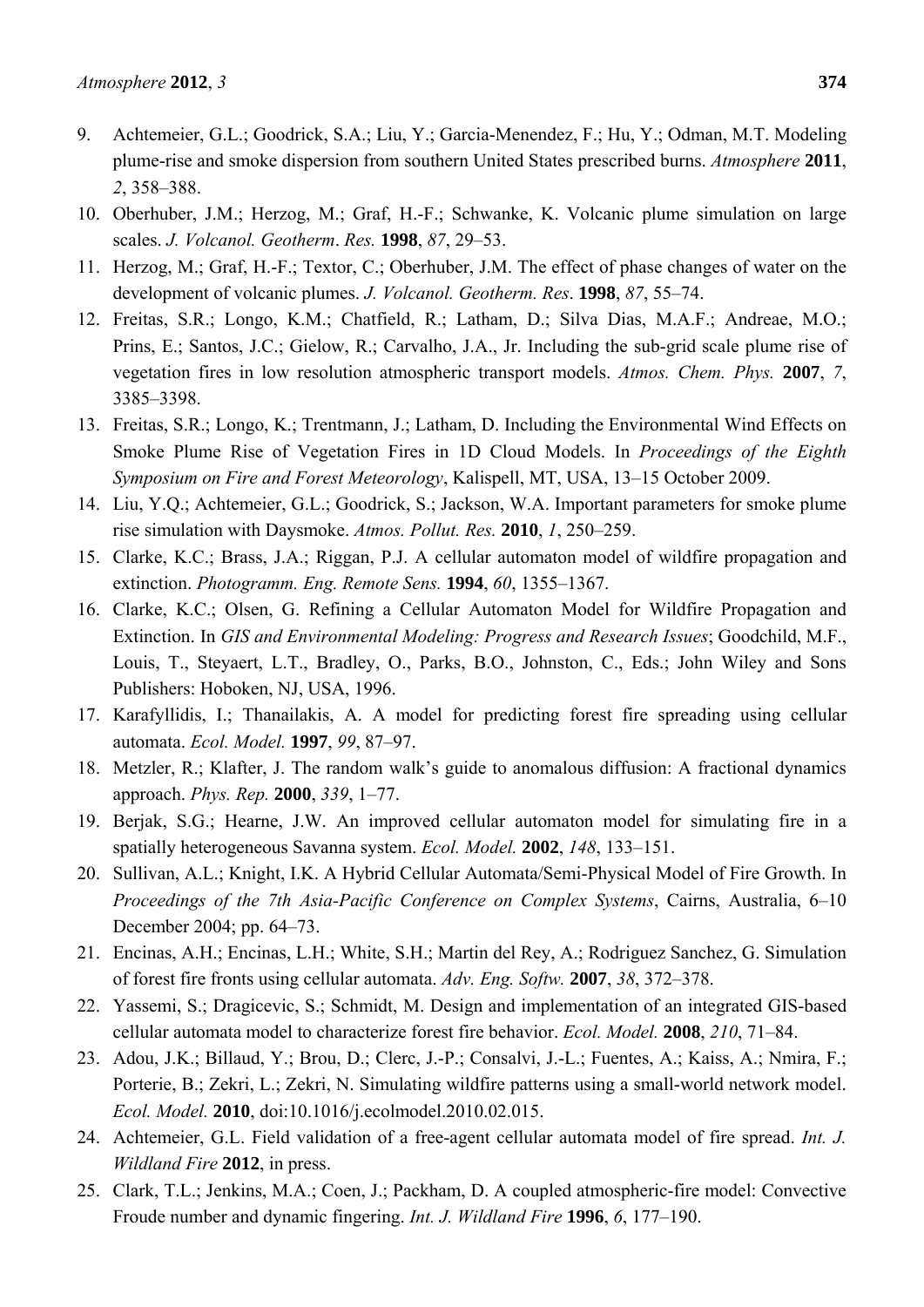- 26. Linn, R.R.; Cunningham, P. Numerical simulations of grass fires using a coupled atmosphere-fire model: Basic fire behavior and dependence on wind speed. *J. Geophys. Res.* **2005**, *110*, doi:10.1029/2004JD005597.
- 27. Flakes, G.W. *The Computational Beauty of Nature: Computer Explorations of Fractals, Chaos, Complex Systems, and Adaptation*; MIT Press: Cambridge, MA, USA, 2000.
- 28. Andrews, P.L.; Bevins, C.D.; Seli, R.C. *BehavePlus Fire Modeling System, Version 3.0: User's Guide*; Gen. Tech. Rep. RMRS-GTR-106WWW Revised; U.S. Department of Agriculture: Forest Service, Rocky Mountain Research Station: Ogden, UT, USA, 2005.
- 29. Hargrove, W.W.; Gardner, R.H.; Turner, M.G.; Romme, W.H.; Despain, D.G. Simulating fire patterns in heterogeneous landscapes. *Ecol. Model.* **2000**, *135*, 243–263.
- 30. Andrews, P.L. *BehavePlus Fire Modeling System Version 4.0: Variables*; Gen. Tech. Rep. RMRS-GTR-213WWW; U.S. Department of Agriculture: Forest Service, Rocky Mountain Research Station: Washington, DC, USA, 2008.
- 31. Achtemeier, G.L. Planned burn—Piedmont. A local operational numerical meteorological model for tracking smoke on the ground at night: Model development and sensitivity tests. *Int. J. Wildland Fire* **2005**, *14*, 85–98*.*
- 32. Grell, G.A.; Dudhia, J.; Stauffer, D.R. *A Description of the Fifth-generation Penn State/NCAR Mesoscale Model (MM5)*; NCAR Tech. Note NCAR/TN-3921STR; NCAR: Boulder, CO, USA, 1994.
- 33. Skamarock, W.C.; Klemp, J.B.; Dudhia, J.; Gill, D.O.; Barker, D.M.; Wang, W.; Powers, J.G. *A Description of the Advanced Research WRF Version 2*; NCAR Technical Note: NCAR/TN-468+STR; NCAR: Boulder, CO, USA, 2005.
- 34. Achtemeier, G.L. Predicting dispersion and deposition of ash from burning cane. *Sugar Cane* **1998**, *1*, 17–22.
- 35. Achtemeier, G.L.; Adkins, C.W. Ash and smoke plumes produced from burning sugar cane. *Sugar Cane* **1997**, *2*, 16–21.
- 36. Byram, G.M. Combustion of Forest Fuels. In *Forest Fire Control and Use*; Davis, K.P., Ed.; McGraw Hill: New York, NY, USA, 1959; pp. 155–182.
- 37. Mercer, G.N.; Weber, R.O. Fire Plumes. In *Forest Fires: Behavioral and Ecological Effects*; Johnson, E.A., Miyanishi, K., Eds.; Academic Press: New York, NY, USA, 2001.
- 38. Jenkins, M.A.; Clark, T.; Coen, J. Coupling Atmospheric and Fire Models. In *Forest Fires: Behavior and Ecological Effects*; Johnson, E.A., Miyanishi, K., Eds.; Academic Press: San Diego, CA, USA, 2001; pp. 258–301.
- 39. Clements, C.B.; Zhong, S.; Goodrick, S.; Li, J.; Potter, B.E.; Bian, X.; Heilman, W.E.; Charney, J.J.; Perna, R.; Jang, M.; *et al.* Observing the dynamics of wildland grass fires: FireFlux—A field validation experiment. *Bull. Am. Meteor. Soc.* **2007**, *88*, 1369–1382.
- 40. Ottmar, R.D.; Vihnanek, R.E.; Mathey, J.W. *Stereo Photo Series for Quantifying Natural Fuels. Vol. VIa*: *Sand Hill, Sand Pine Scrub, and Hardwoods with White Pine Types in the Southeast United States with Supplemental Sites for Volume VI*; PMS 838 NFES 1119, US Department of the Interior: Washington, DC, USA, 2003; p. 22.